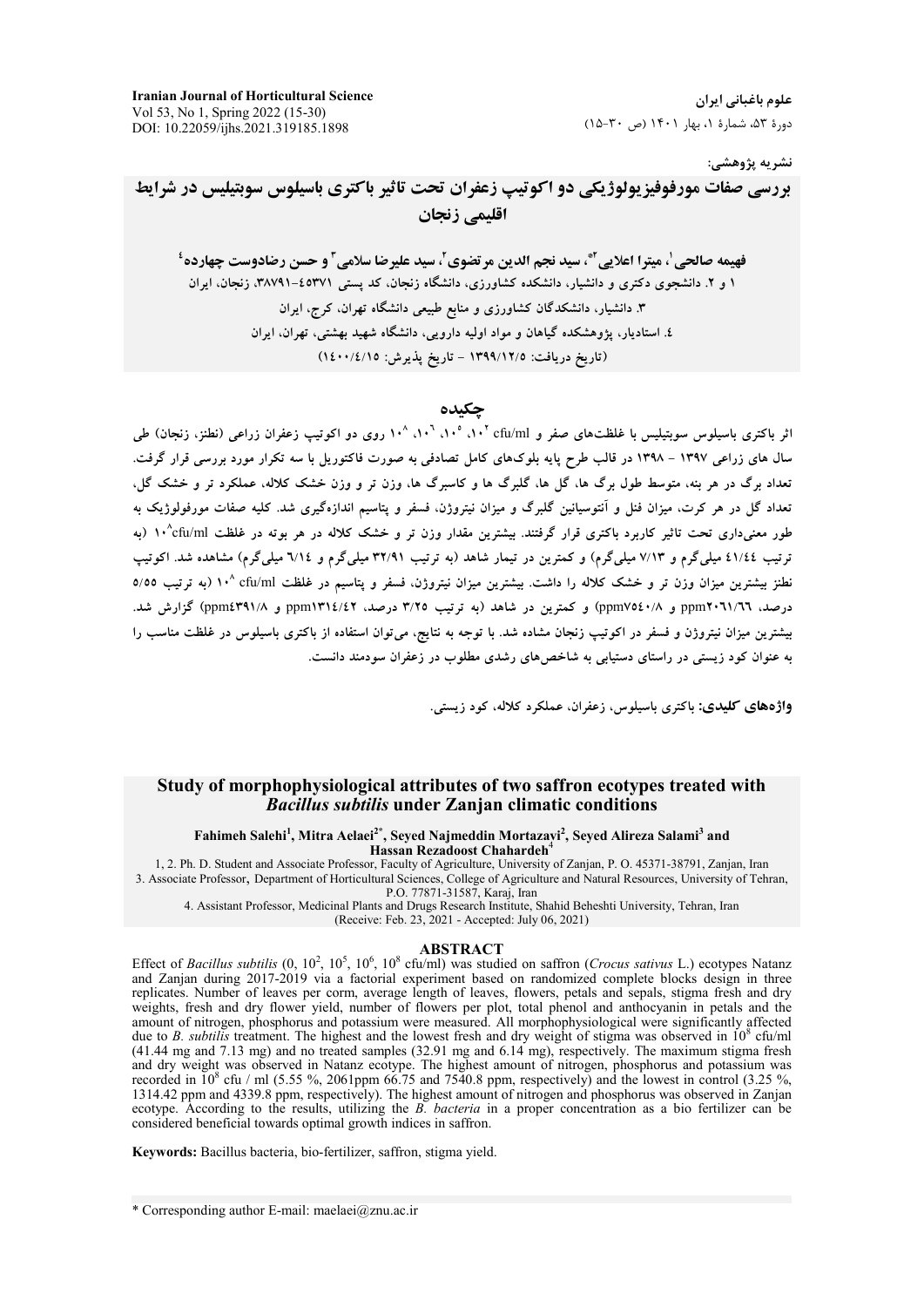ویژگیهای فیزیکی و شیمیایی خاکهای مناطق تحت كشت باشد (Kumar et al., 2009). به منظور افزايش تولید محصول در واحد سطح، عملیات زراعی متعددی نظیر مصرف کودهای شیمیایی صورت می گیرد، ولی یکی از نتایج منفی آن بحران آلودگیهای زیست محیطی، به ویژه آلودگی منابع خاک و آب بوده است که به صورت زنجیرهای به منابع غذایی انسانها راه یافته و سلامت جامعه بشری را مورد تهدید قرار داده Armak et al., 2018; Singh & Kapoor, ) است 1998). همچنین، این کودها در درازمدت خصوصیات فیزیکوشیمیایی خاک را تخریب کرده و نفوذ ریشه گیاهان را دچار مشکل میسازد که در نهایت کاهش عملكرد را به دنبال خواهند داشت (Wu et al., 2004). كاهش اين مخاطرات زيست محيطى همگام با افزايش عملکرد گیاهان زراعی نیازمند استفاده از تکنیکهای نوین زراعی است. از جمله این تکنیکها، استفاده از جامعه زنده و فعال ریز جانداران خاکزی میباشد .(Zhang et al., 2013; Pierre Anoshi et al., 2010) که قادر به بالا بردن حاصلخیزی خاک، افزایش رشد و Mikovacki et al., ) میباشند Mikovacki et al., ) 2010). از جمله این میکروارگانیسمها، باکتریهای محرک رشد میباشند که تلقیح گیاهان با آنها در مراحل اوليه نمو، توليد زيست توده را از طريق اثر مستقیم بر رشد ریشه و شاخهها بهبود میبخشد (Antoun & Kloepper, 2001). در بين باكترى هاى محرک رشد گیاه، باکتریهای جنس Bacillus به دلیل توزیع گسترده آنها در خاک، توانایی کلونیزه کردن ریزوسفر بسیاری از گیاهان و تولید طیف متنوعی از متابولیتها از اهمیت ویژهای برخوردارند Bashan & Holguin, 1997). باكترى Bashan & Holguin, 1997) subtilis از نظر ردهبندی در شاخه Firmicutes و رده Bacilli، راسته Bacillales و تيره Bacillaceae قرار دارد (Euzéby, 2008). برخی از گونههای این باکتری تا دمای ۴۰-۵۵ درجه سانتیگراد را به همراه خشکی محيط مي تواند تحمل كند و در همه جا اعم از هوا، خاک و در بدن انسان، بیشتر در پوست و پیچ و خم روده یافت میشود و کاربردهای پروبیوتیک بسیاری دارند و همچنین به عنوان رایزوباکتریهای محرک

#### مقدمه

زعفران با نام علمی .Crocus sativus L. Molina et al., ) میباشد (Iridaceae) Molina et al., ) 2004). این گیاه از با ارزشترین گیاهان زراعی و ادویهای در دنیا است (Melnyk et al., 2010)، که جایگاه ویژهای در بین محصولات صادراتی ایران دارد (Koocheki, 2013). این گیاه از زمانهای قدیم به عنوان یک چاشنی و رنگ در غذاها، همچنین در درمان آکنه، جوش، بیماریهای پوستی، خونریزی مغزى، آسم، سرفه، نفخ شكم، اختلالات معده، بی خوابی، خونریزی مزمن رحم، تب سرخ و حتی سرطان مورد استفاده بوده است ( Bathaei & Mousavi, 2010). ویژگیهای خاص این محصول از جمله بهرهبرداری چند ساله در یک نوبت کاشت، نیاز به آب کم، آبیاری در زمانهای غیربحرانی، نیاز آبی سایر گیاهان و نیز بازار فروش داخلی و خارجی مناسب، آن را به عنوان انتخاب نخست كشاورزان استان خراسان مطرح کرده است ( Kakhki & Farahmand, 2012). مدتها كشاورزان بر اين باور بودند که زعفران فقط در مناطق خاصی می روید، بعدها معلوم شد كه اين محدوديت اشتباه بوده و اين گیاه توان سازشپذیری بالایی داشته که امروزه در استان زنجان نیز به عنوان یک محصول اقتصادی در حال توسعه و کشت میباشد به طوری که میزان متوسط عملکرد زعفران در استان را ۵ کیلوگرم در Anbarani, 1990; Falahi et ) مكتار اعلام نمودهاند al., 2016). ایران سالانه بیش از ۳۰۰ تن کلاله خشک زعفران توليد مي كند (Behdani et al., 2010) و سطح زیر کشت سالیانه آن بهطور دائم رو به افزایش است (Anonymous, 2010). البته علاوه بر ايران در كشورهاى ديگر مثل افغانستان، هندوستان، اسپانيا، ایتالیا، مراکش، ترکیه و یونان نیز کشت میگردد. حال با وجود این که ایران در بین کشورهای تولیدکننده زعفران مقام نخست را از نظر سطح زیر کشت و میزان تولید سالیانه دارد، ولی میانگین عملکرد آن در مقایسه با متوسط عملکرد جهانی این محصول اندک میباشد. به نظر میرسد که این تفاوت معنیدار، به دلیل نامناسب بودن روشهای تغذیهی و تفاوت در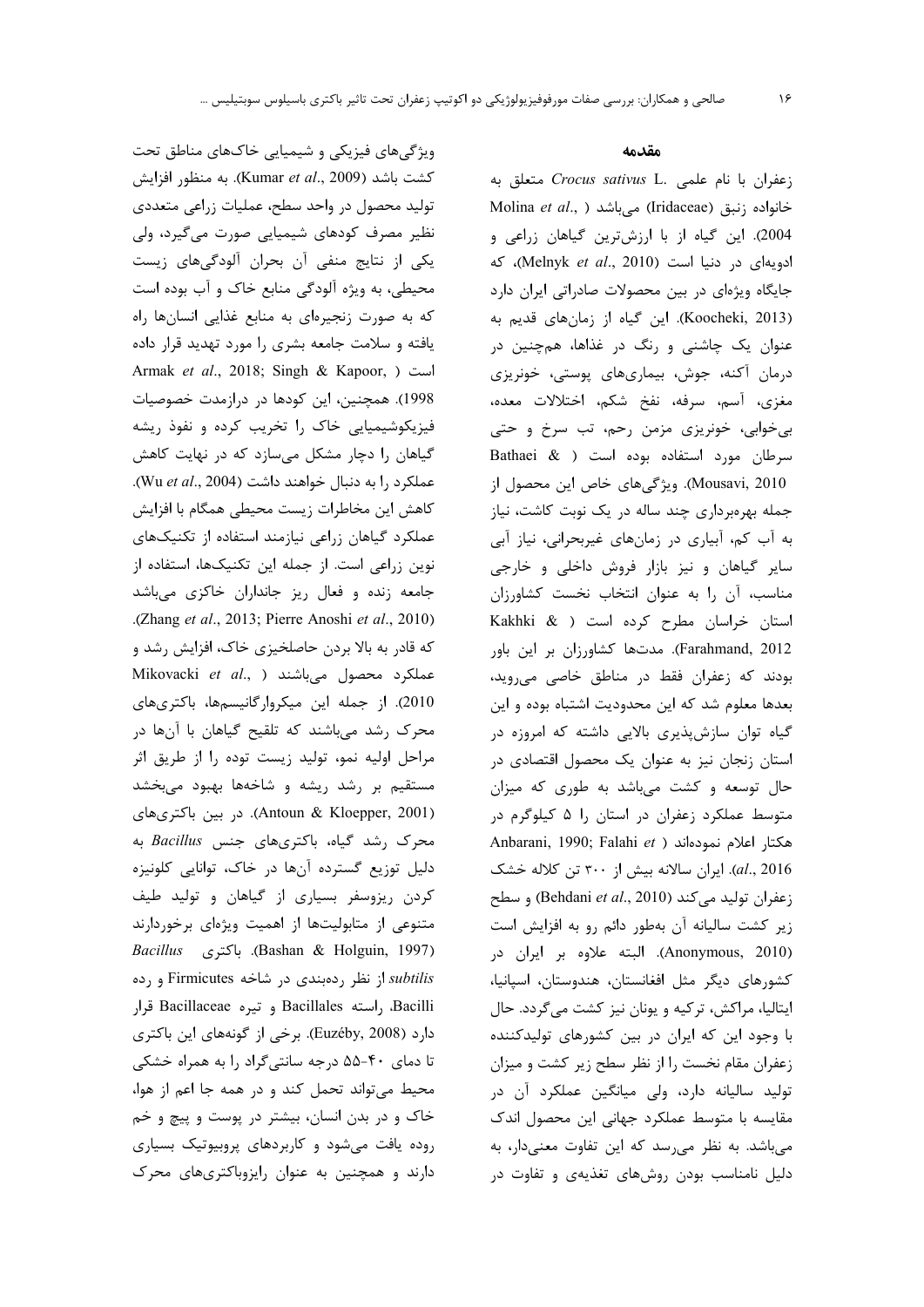$e_1$ باكترى *Bacillus subtilis* روى صفات مورفوفيزيولوژيكى دو اکوتیپ زعفران، در سالهای زراعی ۱۳۹۷-۱۳۹۶ و ۱۳۹۸–۱۳۹۷ به صورت فاکتوریل در قالب طرح بلوکهای کامل تصادفی با سه تکرار در مزرعه تحقیقاتی دانشگاه زنجان (عرض جغرافیایی ۳۵ درجه و ۲۵ دقیقه تا ٣٧ درجه و ١٥ دقيقه شمالي و در طول ۴٧ درجه و ١ دقیقه تا ۴۹ درجه و ۵۲ دقیقه شرقی با ارتفاع ۱۶۶۳ متر از سطح دریا) به اجرا درآمد.

تیمارهای آزمایشی شامل ١- دو اکوتیپ زعفران (نطنز، زنجان)، ۲- باكترى Bacillus subtilis در ۴ Colony-forming )  $(1 \cdot \nabla \cdot \nabla \cdot \nabla \cdot \nabla \cdot \nabla \cdot \nabla \cdot \nabla \cdot \nabla \cdot \nabla \cdot \nabla \cdot \nabla \cdot \nabla \cdot \nabla \cdot \nabla \cdot \nabla \cdot \nabla \cdot \nabla \cdot \nabla \cdot \nabla \cdot \nabla \cdot \nabla \cdot \nabla \cdot \nabla \cdot \nabla \cdot \nabla \cdot \nabla \cdot \nabla \cdot \nabla \cdot \nabla \cdot \nabla \cdot \nabla \cdot \nabla \cdot \nabla \cdot$ unit/*milliliter*) و شاهد (بدون مصرف باکتری) در نظر گرفته شدند. هر كرت آزمايشي داراي ابعادي معادل m ۰۳ ۱/۵ بود. فواصل بین ردیفهای کاشت ۲۵ سانتی متر، فواصل بین بوتهها روی ردیف ۹ سانتی متر و عمق کاشت بنهها ٢٠ سانتي متر بود. قبل از كاشت زعفران، از عمق ۳۰ سانتی متری خاک مزرعه جهت انجام تجزیههای فیزیکی و شیمیایی نمونهبرداری شد (جدول ۱) جهت رشد و نمو مناسب گیاه و تولید مرغوب و مطلوب، مزرعه در پاییز سال قبل از کاشت، شخم عمیق زده شد و در اواسط بهار نیز مزرعه دوبار در جهات عمود بر هم شخم ;ده شد.

از آنجایی که انتخاب کورم مرغوب جهت کاشت در ایجاد عملکرد بالا حائز اهمیت است لذا کورم مناسب و یکنواخت (با وزن متوسط ۸-۱۰گرم برای هر کورم، سالم و بدون زخم و خراشیدگی و عاری از هر نوع بیماری) برای کاشت از پشتیبانهای زعفران جهاد کشاورزی منطقه تهیه شد و توسط قارچکش مانکوزپ و کنهکش فن پروکسی،میت کاملاً ضدعفونی گردید و در شهریور ماه سال ۱۳۹۶ کشت گردید. در سالهای زراعی ۹۷-۱۳۹۶ و ۹۸-۱۳۹۷ با شروع فصل رشد جدید، برای سله شکنی از کجبیل و چهار شاخ فلزی با عمق کم استفاده شد تا جوانههای گل با سهولت بیشتری از خاک بیرون آمده و رشد مطلوبی داشته باشند. در مهر ماه با توجه به تغییرات آب و هوایی (جدول ٢) آبیاری اول با نام بسار آب (به صورت سیستم آبیاری قطرهای) به همراه تزریق غلظتهای مختلف باکتری که از دانشکده داروسازی دانشگاه تهران تهیه شد در کنار هر بنه صورت گرفت.

رشد گیاه (PGPR) امروزه در کشاورزی کاربرد گستردهای دارند (Grosch et al., 1999). تلقیح Bacillus و عياهي و Bacillus polymyxa و Pseudomonas striata باعث افزايش Kumar et al., ) عملکرد گندم و سیب زمینی شد 2017). همچنین طی مطالعاتی، استفاده از این باكترىها سبب بهبود جذب عنصر فسفر روى محصولاتي همچون گندم، سيبزميني، چغندرقند، Dokoral et al., ) نیشکر، ذرت و کاهو شده است 2002). در پژوهشی باکتریهای محرک رشد Pseudomona fluorescence. باعث افزايش معنیداری در وزن خشک برگهای ختمی شدند در (Lashkari et al., 2021). Ratti et al. (Lashkari et al., 2021) تحقیق خود بر روی علف لیمو مشاهده کردند که كاربرد باكترىهاى حل كننده فسفات، ارتفاع بوته و زیست توده گیاهی را در مقایسه با شاهد افزایش داد. همچنین در پژوهشی دیگر، مشخص گردید که کاربرد این باکتریها در مقایسه با شاهد، موجب افزایش معنیدار ارتفاع بوته در گیاه چای میگردد ( Hazarika et al., 2000). نتايج مطالعات نشان داد كه تيمار باکتریایی سبب افزایش میزان متابولیتهای ثانویه در گیاهان یک ساله ریحان و گیاه چند ساله مرزنجوش مي شود (Maricel et al., 2011). تحقيقات انجام شده توسط (Ehteshami et al. (2013 نيز افزايش رشد و میزان جذب عناصر غذایی در گیاه جو تحت تیمار باکتری را نشان داد. همچنین طی بررسی تاثیر باکتری Pantoea agglomerans بر روی چمن مشاهده شد که میزان نیتروژن در برگها نسبت به شاهد افزايش يافت (Emami et al., 2021). با توجه به محدود بودن اطلاعات لازم در جهت استفاده از غلظتهای مختلف باکتری باسیلوس سوبتیلیس بر روی گیاه زعفران، در راستای انتخاب غلظت مناسب این باکتری برای افزایش کمیت و کیفیت محصول این گیاه، مطالعه حاضر با هدف بررسی نقش این محرکها بر صفات مورفوفيزيولوژيكي و فيتوشيميايي انجام شد.

#### مواد و روش ها

این تحقیق با هدف بررسی تاثیر غلظتهای مختلف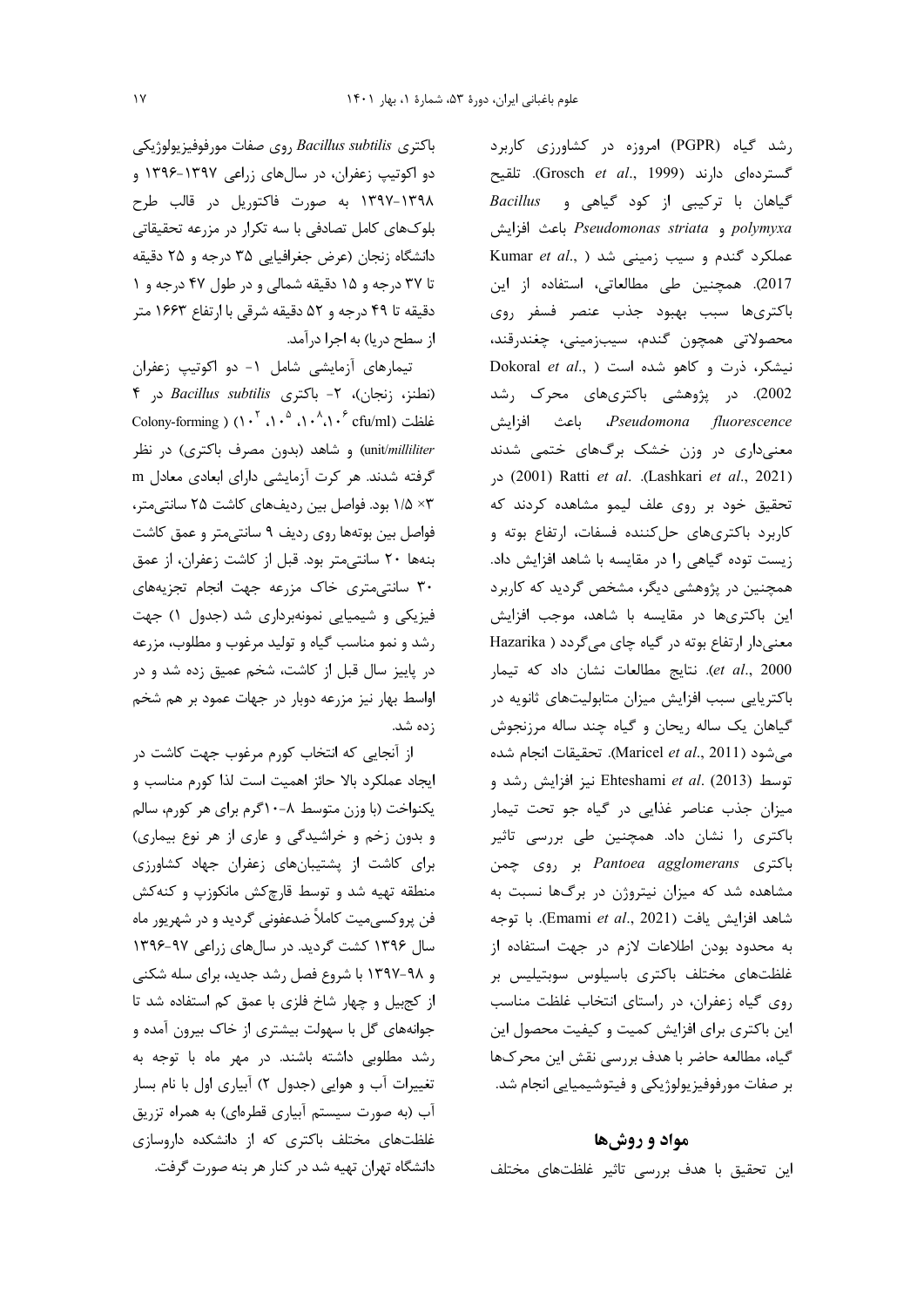| Table 1. Physical and chemical properties of research farm soil to a depth of 30 cm. |                |                          |      |               |           |           |               |               |      |       |
|--------------------------------------------------------------------------------------|----------------|--------------------------|------|---------------|-----------|-----------|---------------|---------------|------|-------|
| Soil                                                                                 |                | Percentage of components |      | TNV           | Available | Available | Available     | OC            | Soil | EС    |
|                                                                                      | Clay           | Silt                     | Sand | $\frac{1}{2}$ |           |           | N             | $\frac{1}{2}$ | pH   | (ds m |
| texture                                                                              | $\frac{10}{6}$ | $\frac{1}{2}$            | (%)  |               | (ppm)     | (ppm)     | $\frac{1}{2}$ |               |      |       |
| Clav loam                                                                            | 22 Q           | 49.5                     | .46  | 14.34         | 326       | 14.37     | 0.09          | .42           |      | 5.96  |

جدول ١. خصوصيات فيزيكي و شيميايي خاك مزرعه تحقيقاتي تا عمق٣٠ سانتي متر.

جدول ۲. میانگین دما و میزان بارندگی در فصول مختلف شهر زنجان (۱۳۹۸-۱۳۹۶). Table 2. Mean of temperature and rainfall in different seasons of Zanjan (2017-2019).

| Year      | Season | Mean temperature | Max temperature | Min temperature<br>$(^\circ C)$ | Rainfall<br>(mm) | Abs. max<br>temperature<br>°C | Abs. min<br>temperature<br>∣°C |
|-----------|--------|------------------|-----------------|---------------------------------|------------------|-------------------------------|--------------------------------|
|           | Autumn | 10.2             | 17.7            | 2.6                             | 10.7             | 25.5                          | $-4.2$                         |
|           | Winter | 4.9              | 11.3            | $-1.4$                          | 38.2             | 18.7                          | -9.7                           |
| 2017-2018 | Spring | 14.7             | 22.1            | 7.2                             | 37.5             | 28.0                          | 1.0                            |
|           | Summer | 24.3             | 34.4            | 14.2                            | 0.5              | 38.3                          | 9.7                            |
|           | Autumn | 10.5             | 16.5            | 4.4                             | 30.8             | 24.0                          | 0.2                            |
| 2018-2019 | Winter | 2.4              | 8.4             | $-3.7$                          | 37.2             | 14.8                          | $-10.3$                        |
|           | Spring | 13.4             | 20.8            | 6.1                             | 51.4             | 27.2                          | -1.5                           |
|           | Summer | 23.1             | 33.1            | 13.2                            | 0.0              | 38.0                          | 8.2                            |

حدود ۱۵ تا ۲۰ روز پس از آبیاری اول، اولین گلهای زعفران ظاهر شدند. اولین وجین مزرعه زعفران بعد از برداشت گلها (پس از آبیاری دوم) و دومین وجین در موارد لزوم به فاصله حدود یک ماه قبل از آبیاری سوم (اواخر اسفند ماه) انجام شد. همزمان با شروع گلدهی، گلها به صورت روزانه در ساعات اول روز جمعآوری شدند.

صفات مورفوفيزيولوژيکي شامل تعداد برگ در هر بنه، متوسط طول برگ، طول گل، طول گلبرگ و کاسبرگ، وزن تر و وزن خشک کلاله سه شاخه، عملکرد تر و خشک گل، تعداد گل در هر کرت، میزان فنل و آنتوسیانین گلبرگ و میزان عناصر نیتروژن، فسفر و پتاسیم اندازهگیری شد.

يس از شمارش گلها كلالهها از گلها جدا و به وسیله ترازوی میلیگرمی به صورت جداگانه توزین شد سیس در دمای ۲۵±۲ درجه سانتی گراد و به دور از نور مستقیم خورشید در محیط سایه به طور کامل خشک شدند و وزن آنها نیز ثبت گردید. تعداد برگ در هر بنه به طور جداگانه شمارش شد. میانگین طول برگ و طول گل به وسیله خط کش و طول گلبرگ و طول کاسبرگ به وسیله کولیس اندازهگیری شد. عملکرد تر گل، عملکرد خشک گل برای هر دو سال متوالي محاسبه شد. ميزان فنل و آنتوسيانين گلبرگ و میزان عناصر نیتروژن، پتاسیم و فسفر نیز در هر دو سال متمادی اندازهگیری گردید.

### تعيين محتواي فنل گلبرگ

جهت تهيه عصارهها ابتدا ١٠٠ گرم پودر گياه تهيه و سپس از روش خیساندن در حلال متانول استفاده شد و عصارههای حاصل با استفاده از دستگاه تقطیر در خلا تغلیظ شد. اندازهگیری فنل کل براساس روش فولين سيوكالتيو انجام شد. طبق اين روش ١٠٠ میکرولیتر از عصاره با غلظت ۱ میلیگرم بر میلیلیتر به ۵۰۰ میکرولیتر از معرف فولین اضافه و پس از گذشت ١ دقيقه، ١/٥ ميليليتر از سديم بيكربنات ۲۰٪ به هر لوله اضافه گشته و سپس ورتکس نموده و به مدت ۱۲۰ دقیقه در دمای اتاق انکوبه گردید. جذب نمونه در ۷۶۰ نانومتر توسط دستگاه اسپکتروفتومتر خوانده شد. منحنی استاندارد توسط محلول های ۵۰ تا ۵۰۰ میلیگرم بر لیتر از گالیک اسید در متانول تهیه شد. محتوای فنل کل به صورت معادل اکی والان گالیک اسید بیان شد (میلیگرم گالیک اسید/ گرم وزن عصاره) که یک ترکیب مرجع جهت تعیین محتواي فنل مے باشد (Nile & Park, 2013).

اندازهگیری آنتوسیانین گلبرگ اندازهگیری آنتوسیانین به روش متانول اسیدی انجام شد. در این روش به کمک دستگاه اسپکتروفتومتر در طول موج ۵۵۰ نانومتر دادهها قرائت و در رابطه (۱) جايگزين شد (Wagner, 1979).  $(1)$ 

 $A = \epsilon bc$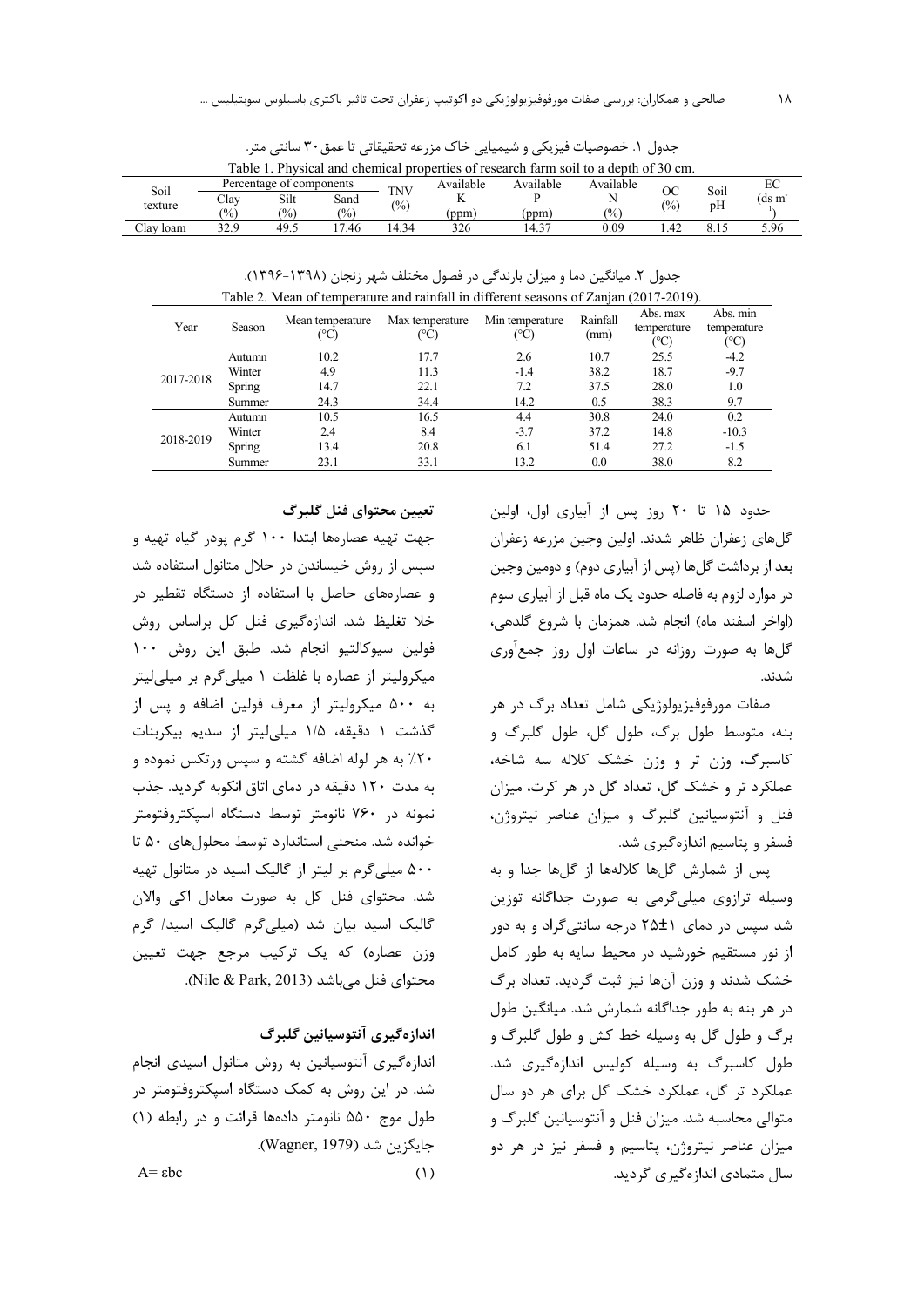میانگین (جدول ۴) نشان داد که تیمار غلظتهای مختلف باكترى باسيلوس سوبتيليس موجب افزايش تعداد برگ در هر بنه در تمام سطوح نسبت به شاهد شده است. بالاترین تعداد برگ در بنه در غلظت ۰٬ cfu/ml) و کمترین میزان در شاهد) (٣٣/٠٨) مشاهده شد. طبق نتايج مقايسه ميانگين اثر متقابل غلظتهای مختلف باکتری و اکوتیپهای زعفران بیشترین میزان تعداد برگ در غلظت ۱۰<sup>, ۸</sup>cfu/ml و در اکوتیپ نظنز (۷۲/۸) و کمترین در تیمار شاهد و در اکوتیپ زنجان (۳۲/۲) مشاهده شد (شكل ١). همين طور نتايج مقايسه ميانگين اثر متقابل اکوتیپ در غلظتهای مختلف باکتری نشان داد که تعداد برگ در اکوتیپ نطنز در تمام غلظتهای مختلف باكترى بيشتر از اكوتيپ زنجان مىباشد (شکل ۱). طبق بررسیهای انجام شده مشاهده شد که باکتریها معمولاً در اطراف ریشه مستقر شده و از طریق کاهش pH، گیاه را در جذب عناصر همیاری می کنند و با تولید بیشتر مواد فتوسنتزی در افزایش Glick, 1995; Han & Lee, ) توليد موثر واقع شدهاند 2005). علاوه بر تاثیر غیرمستقیم باکتریها بر جذب مواد غذایی، انواعی از میکروارگانیسمها قادر هستند سیتوکینین را از پیش ماده آدنین تولید نمایند Omidi et al. .(Nieto & Frankenberger, 1989) در نتايج (2009) و .2015 (2015) در نتايج تحقیقات خود بیان کردند که تعداد برگ زعفران با كاربرد كود زيستي فسفره (بيو فسفر) افزايش يافت. 8: ضریب خاموشی معادل ۳۳۰۰۰ سانتی متر بر مول b: عرض كوت برابر ١ سانتي متر c: مقدار آنتوسیانین بر حسب مول بر گرم A: مقدار جذب

برای اندازهگیری میزان درصد نیتروژن با استفاده از روش تیتراسیون بعد از تقطیر و به کمک دستگاه كجلدال (Page et al., 1982)، مقدار فسفر با استفاده از روش رنگسنجی و با دستگاه اسیکتروفتومتر مدل U-1800 HITACHI در طول موج ۸۸۰-۸۷۰ نانومتر (Hodgson, 2004) و میزان پتاسیم با استفاده از روش نشر شعلهای و به کمک دستگاه فلیم فتومتر اندازهگیری شدند (Emami, 1997). دادههای این مطالعه توسط نرمافزار آماری SAS به صورت آزمایش فاکتوریل در قالب طرح بلوکهای کامل تصادفی تجزیه و مقایسه میانگینها به روش آزمون دانکن در سطح احتمال ١ و ۵ درصد انجام شد.

# نتايج و بحث

تاثیر باکتری باسیلوس سوبتیلیس بر ویژگیهای مورفولوژيکي تعداد برگ در هر بنه براساس نتايج تجزيه واريانس، تفاوت معنى دارى بين دو سال کشت، اکوتیپهای زعفران، غلظتهای مختلف تیمار باکتری و همینطور اثر متقابل اکوتیپ زعفران و غلظتهای متفاوت باکتری در سطح احتمال ١ درصد مشاهده شد (جدول ٣). نتايج مقايسه



شکل ۱. مقایسه میانگین اثر متقابل غلظتهای مختلف باکتری و اکوتیپ بر تعداد برگ زعفران (غلظتهای مختلف باکتری، B1=0, B2=  $10^2$ , B3=  $10^5$ , B4=  $10^6$ , B5=  $10^8$ )

Figure 1. Mean Comparison interaction effect of different bacterial concentrations and ecotype on the number of leaves saffron (Different concentrations of bacteria B1=0, B2=  $10^2$ , B3=  $10^5$ , B4=  $10^6$ , B5=  $10^8$ )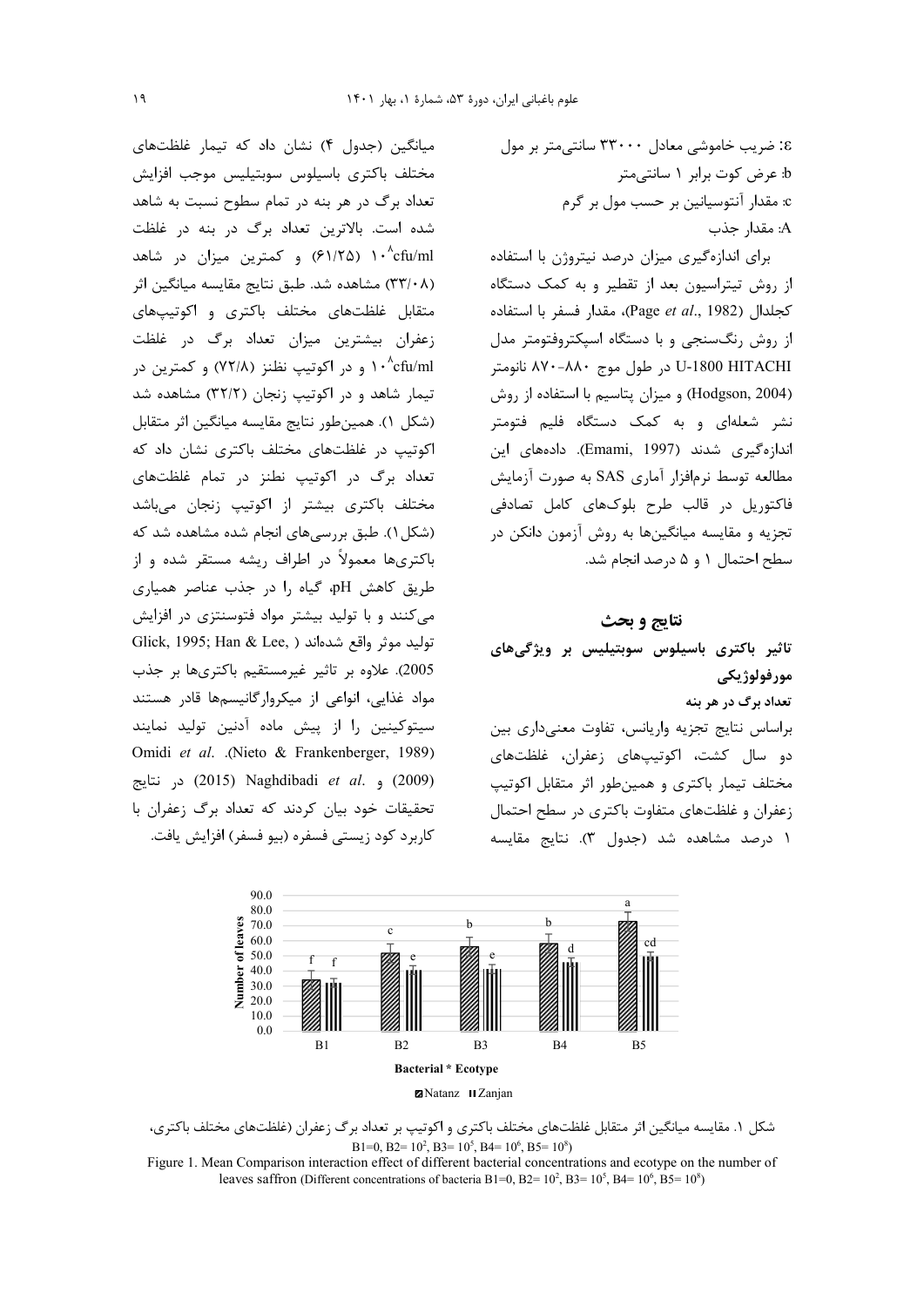برگ افزایش یافت و در سال دوم میزان میانگین طول برگ بیشتر از سال اول شد ولی تفاوت معنیداری در بین دو اکوتیپ مشاهده نشد (شکل ۲). با توجه به توانایی باکتریها در تولید انواع اسیدهای آلی و معدنی و ترشح آنزیم فسفاتاز سبب میشود که گیاه بتواند از ذخایر فسفر موجود در خاک به راحتی استفاده کند که در نتیجه جذب این عنصر در رشد و Alipour Miandehi et ) تکثیر گیاه موثر واقع می گردد al., 2014). .Eldin et al. (2008) طي تحقيقي با كاربرد باكترى Bacillus subtilis در زعفران اعلام کردند که استفاده از این باکتری طول برگ را افزایش داد. .Naghdibadi et al (2011) نيز طي آزمايشي اظهار نمودند که استفاده از کودهای زیستی باعث افزایش معنیدار طول برگ زعفران شد. احتمالاً باکتریها علاوه بر تثبیت نیتروژن هوا و متعادل کردن جذب عناصر اصلی پر مصرف و ریز مغذی مورد نیاز گیاه، با سنتز و ترشح مواد محرک رشد گیاه نظیر انواع هورمونهای تنظیم کننده رشد مانند اکسین (IAA) و ترشح اسیدهای آمینه مختلف، موجب رشد و توسعه قسمتهای هوایی زعفران شدند ( Alipour Miandehi

طبق نتايج تجزيه واريانس تاثير غلظتهاى مختلف باکتری باسیلوس بر میانگین طول برگ اختلاف معنى دارى را در سطح احتمال ١درصد نشان داد (جدول ٣) همچنين اثرات متقابل سال× باكترى، سال× باکتری × اکوتیپهای زعفران تاثیر معنیداری در سطح احتمال ١درصد و اثر متقابل سال كشت × اکوتیپها و همین طور غلظتهای مختلف باکتری × اکوتیپها تاثیر معنیداری در سطح احتمال ۵ درصد بر میانگین طول برگ داشتند (جدول ٣). مقایسه میانگین این صفت نشان داد که با افزایش غلظت باکتری باسیلوس میانگین طول برگ افزوده شد به طوری که در غلظت ۱۰<sup>۸</sup> cfu/ml بیشترین میزان (۳۸/۰۹ سانتی متر) و در شاهد کمترین (۲۸/۸۰ سانتے،متر) را نشان داد (جدول ۴). همین طور میانگین طول برگ در سال اول ۳۲/۲۲ سانتی متر و در سال دوم ۳۶/۵۸ سانتی متر شد که طبق این نتایج افزایش رشد در سال دوم مشاهده شد (جدول ۴)، ولی به طور كلي طبق اثر متقايل سه گانه اكوتيپ، غلظتهای مختلف باکتری و سال مشاهده می شود که در هر دو سال با افزایش غلظت باکتری میزان طول



.(et al., 2014

 $1 b1$   $b2 \equiv b3 \equiv b4 \equiv b5$ 

شکل ۲. مقایسه میانگین اثر متقابل سال، اکوتیپ و غلظتهای مختلف باکتری بر روی میانگین طول برگ زعفران (غلظتهای  $(B1=0, B2=10^2, B3=10^5, B4=10^6, B5=10^8, A2=10^8)$  مختلف باكترى،

Figure 2. Mean comparison interaction effect of year, different bacterial concentrations and ecotype on the saffron average leaf length (Different concentrations of bacteria B1=0, B2=  $10^2$ , B3=  $10^5$ , B4=  $10^6$ , B5=  $10^8$ )

میانگین طول برگ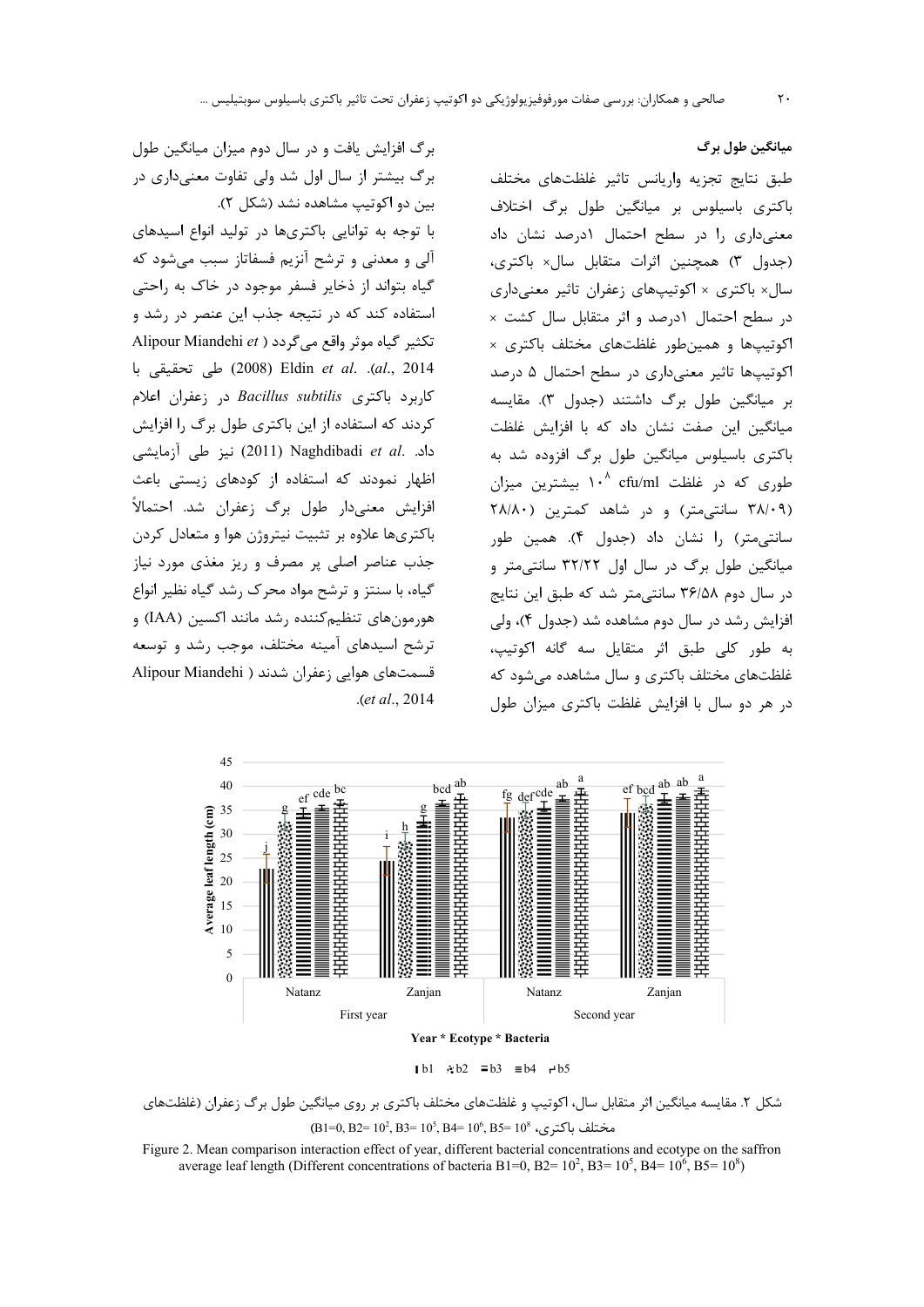subtilis و Azotobacter chroocccum در شرايط تنش شوری طول گیاهچه را افزایش دادند (Piri et al., 2016). یکی دیگر از دلایل آن احتمالاً به دلیل تحریک تولید جیبرلین توسط باکتریها در گیاه است که این هورمون بر تسریع ظهور و رشد و نمو برگ موثر بوده است ( de .(Souza & Mac Adam, 2002)

Bacillus (2013) Parray et al. حلبق گزارش subtilis بیشترین میزان تولید ایندول استیک اسید را (۳۶۰ میلی گرم در میلی لیتر) نسبت به سایر باکتریهای .<br>ريزوسفري منجر مي گردد. همين طور طبق مطالعات انجام شده بر روی زیره سبز مشاهده شد که باکتریهای Bacillus Pseudomona fluorescence , شد exe

جدول ۳. نتایج تجزیه واریانس اثر غلظتهای مختلف باکتری باسیلوس سوبتیلیس بر برخی صفات مورفوفیزیولوژیکی زعفران.<br>Table 3. Results of variance analysis effect of different concentrations of *Bacillus subtilis* on some traits of morphophysiological of Crocus sativus L.

|                               |    |                         |                        |                        |                        | Mean of squares        |                           |                         |                        |
|-------------------------------|----|-------------------------|------------------------|------------------------|------------------------|------------------------|---------------------------|-------------------------|------------------------|
| Source of variations          | df | Number of<br>leave      | Average<br>leaf length | Flower<br>length       | Petal<br>length        | Sepal<br>length        | Stigma<br>fresh<br>weight | Stigma<br>drv<br>weight | Number<br>of<br>flower |
| Replication                   |    | $42.51*$                | $6.47^{ns}$            | 0.68 <sup>ns</sup>     | .20 <sup>ns</sup>      | 0.03 <sup>ns</sup>     | $0.16^{ns}$               | 0.06 <sup>ns</sup>      | $673.40^{\text{ns}}$   |
| Year                          |    | $1233.06$ <sup>**</sup> | $285.14$ <sup>**</sup> | $639.35$ <sup>**</sup> | $177.46$ <sup>**</sup> | $507.50$ <sup>**</sup> | 4192.70                   | $3.45^{ns}$             | 1809259.35             |
| $Year \times Rep$             |    | $1.51^{\text{ns}}$      | 1.78 <sup>ns</sup>     | 3.39                   | 0.91 <sup>ns</sup>     | $0.27^{ns}$            | 1.88 <sup>ns</sup>        | 0.51                    | 1080.80 <sup>ns</sup>  |
| Ecotypes                      |    | 2406.66 <sup>**</sup>   | $1.15^{ns}$            | $141.92$ <sup>**</sup> | 0.03 <sup>ns</sup>     | 0.10 <sup>ns</sup>     | $7.94^{ns}$               | $3.61$ <sup>**</sup>    | 87020.41"              |
| Bacteria                      | 4  | 1252/01                 | 159.57                 | $153.11^{-}$           | 58.94                  | $2.92^{\degree}$       | $134.85^{\circ}$          | $1.60^{\circ}$          | 41072.35               |
| Year×Ecotypes                 |    | $0.26$ <sup>ns</sup>    | 5.89                   | $60.72$ <sup>**</sup>  | 0.13 <sup>ns</sup>     | 2.73 <sup>ns</sup>     | $97.84$ <sup>**</sup>     | $0.58^{\circ}$          | 64323.75               |
| Year×Bacteria                 | 4  | $7.15^{ns}$             | 38.81**                | $1.15^{ns}$            | $8.13^{11}$            | 1.04 <sup>ns</sup>     | $7.95^{\circ}$            | $1.44$ <sup>**</sup>    | 34788.55**             |
| $E$ cotypes $\times$ Bacteria | 4  | $176.00^{\circ}$        | $2.89^{^{\circ}}$      | 1.81 <sup>ns</sup>     | $0.62^{ns}$            | 2.26                   | $12.41^{\circ}$           | $1.08^{\degree}$        | 1916.79 <sup>ns</sup>  |
| Year×Bacteria×Ecotypes        | 4  | 2.76 <sup>ns</sup>      | $6.32$ <sup>**</sup>   | $14.35$ <sup>**</sup>  | 2.38 <sup>ns</sup>     | 2.80 <sup>ns</sup>     | $7.23^{\degree}$          | $0.51^{\circ}$          | $2060.45^{ns}$         |
| Error                         | 36 | 11.16                   | 0.93                   | 0.92                   | 1.91                   | 0.87                   | 2.43                      | 0.14                    | 2333.17                |
| CV. (%)                       |    | 6.92                    | 2.80                   | 1.55                   | 3.82                   | 2.98                   | 4.17                      | 5.79                    | 22.25                  |

as \* و \*\*: به ترتیب نبود تفاوت معنیدار و تفاوت معنیدار در سطح ۵ و ۱ درصد. ns, \*, \*\*: non-significantly difference and significantly difference at 5% and 1% of probability level, respectively.

جدول ٣. نتايج تجزيه واريانس اثر غلظتهاى مختلف باكترى باسيلوس سوبتيليس بر برخى صفات مورفوفيزيولوژيكى زعفران. Table 3. Results of variance analysis effect of different concentrations of *Bacillus subtilis* on some traits of morphophysiological of Crocus sativus L

|                            |    | Mean of squares          |                        |                        |                      |                      |                           |                         |
|----------------------------|----|--------------------------|------------------------|------------------------|----------------------|----------------------|---------------------------|-------------------------|
| Source of variation        | df | Yield of fresh           | Yield of dry           | Petals                 | Petals               | N                    | P                         | K                       |
|                            |    | flower                   | flower                 | phenol                 | anthocyanin          |                      |                           |                         |
| Replication                |    | $0.35^{\text{ns}}$       | 0.29 <sup>ns</sup>     | $9.94^{ns}$            | 0.0008 <sup>ns</sup> | 0.28 <sup>ns</sup>   | 4100.002 <sup>ns</sup>    | 996843.17               |
| Year                       |    | $19102.00$ <sup>**</sup> | $155.55$ <sup>**</sup> | 3330.89                | $3.79^{^{\circ}}$    | 131.42 $\degree$     | 726000.00                 | 29400322.00             |
| Year $\times$ Rep          |    | $0.14^{ns}$              | $0.32^{ns}$            | $7.69^{^{6}}$          | 0.20 <sup>ns</sup>   | 0.06 <sup>ns</sup>   | 6000.00 <sup>ns</sup>     | 49980.50 <sup>ns</sup>  |
| Ecotypes                   |    | $3030.99$ <sup>**</sup>  | $17.09$ <sup>**</sup>  | 3857.45 <sup>**</sup>  | $9.60$ <sup>**</sup> | 0.20 <sup>ns</sup>   | $253014.03$ <sup>**</sup> | 8953700.03              |
| Bacteria                   |    | $128.15^{**}$            | $0.39^{ns}$            | $182.26$ <sup>**</sup> | $7.41$ <sup>**</sup> | $9.69$ <sup>**</sup> | 954096.75 <sup>**</sup>   | 19560675.53             |
| Year×Ecotypes              |    | 2893.56                  | 13.75                  | 2937.62                | $1.76^{+}$           | 0.77                 | 80666.66                  | $66651.33^{ns}$         |
| Year×Bacteria              |    | $77.16$ <sup>**</sup>    | $0.19^{ns}$            | $20.72$ <sup>**</sup>  | 0.14 <sup>ns</sup>   | $1.07$ <sup>**</sup> | $8916.66^{ns}$            | 1983300.75              |
| Ecotypes $\times$ Bacteria | 4  | $10.43$ <sup>-1</sup>    | $0.52^{\degree}$       | 2.48 <sup>ns</sup>     | $0.39^{-7}$          | 0.08 <sup>ns</sup>   | 89729.84                  | 605767.34 <sup>ns</sup> |
| Year×Bacteria×Ecotypes     | 4  | $11.60$ <sup>**</sup>    | 0.33 <sup>ns</sup>     | $7.48^{\circ}$         | $0.13^{ns}$          | $0.16^{ns}$          | 31083.33                  | 316680.08 <sup>ns</sup> |
| Error                      | 36 | 2.42                     | 0.16                   | 2.51                   | 0.08                 | 0.10                 | 7481.09                   | 321386.7                |
| CV. (%)                    |    | 7.30                     | 19.52                  | 5.09                   | 7.34                 | 7.27                 | 5.18                      | 9.38                    |

as \* و \*\*: به ترتیب نبود تفاوت معنیدار و تفاوت معنیدار در سطح ۵ و ۱ درصد.

ns, \*, \*\*: non-significantly difference and significantly difference at 5% and 1% of probability level, respectively.

جدول ۴. مقایسه میانگین اثر سال، اکوتیپ و غلظتهای مختلف باکتری باسیلوس سوبتیلیس بر برخی صفات مورفوفیزیولوژیکی زعفران. Table 4. Mean comparison effect of year, ecotype and different concentrations of Bacillus subtilis on some traits of

| Treatment           | Leaf<br>number     | Average leaf<br>length (cm) | Flower<br>length (cm) | morphophysiological of Crocus sullvus L.<br>Petal length<br>(mm) | Sepal length<br>(mm) | Stigma fresh<br>weight (mg) | Stigma dry<br>weight (mg) |
|---------------------|--------------------|-----------------------------|-----------------------|------------------------------------------------------------------|----------------------|-----------------------------|---------------------------|
| Year                |                    |                             |                       |                                                                  |                      |                             |                           |
| First year          | $43.73^b$          | $32.22^b$                   | 58.81 <sup>b</sup>    | $34.46^{\circ}$                                                  | $28.43^{\circ}$      | $29.03^{b}$                 | 6.36 <sup>a</sup>         |
| Second year         | $52.80^{\circ}$    | $36.58^{\circ}$             | $65.34^{\circ}$       | $37.90^{\circ}$                                                  | $34.25^{\circ}$      | $45.75^{\circ}$             | $6.84^{\circ}$            |
| Ecotypes            |                    |                             |                       |                                                                  |                      |                             |                           |
| Natanz              | $54.60^{\circ}$    | 34.27 <sup>a</sup>          | $60.54^{\circ}$       | 36.16 <sup>a</sup>                                               | $31.30^a$            | $37.75^{\circ}$             | $6.85^{\circ}$            |
| Zanjan              | 41.93 <sup>b</sup> | $34.54^{\circ}$             | $63.61^{\circ}$       | $36.20^{\circ}$                                                  | $31.38^{a}$          | $37.02^{\circ}$             | $6.36^{\circ}$            |
| Bacteria            |                    |                             |                       |                                                                  |                      |                             |                           |
| $0$ cfu/ml          | $33.08^{\circ}$    | $28.80^\circ$               | $56.65^{\circ}$       | $33.16^{\circ}$                                                  | $30.70^{\circ}$      | $32.91^{\circ}$             | 6.14 <sup>c</sup>         |
| $102$ cfu/ml        | $46.25^{\circ}$    | $33.13^{\circ}$             | $61.01^{\circ}$       | $35.37^{\circ}$                                                  | $31.11^{ab}$         | $35.30^{\circ}$             | $6.48^{\circ}$            |
| $10^{\circ}$ cfu/ml | $48.75^{\circ}$    | $35.15^{\circ}$             | $62.54^\circ$         | $35.96^\circ$                                                    | $31.22^{ab}$         | $37.93^{\circ}$             | $6.51^{\circ}$            |
| $10^{\circ}$ cfu/ml | $52.00^{\circ}$    | $36.85^{b}$                 | $64.07^{\circ}$       | $37.30^{\circ}$                                                  | $31.82^a$            | $39.36^{\circ}$             | $6.76^{\circ}$            |
| $10^8$ cfu/ml       | $61.25^{\circ}$    | $38.09^{\rm a}$             | $66.12^a$             | $39.11^a$                                                        | $31.86^a$            | $41.44^a$                   | $7.13^a$                  |

در هر ستون میانگینهای با حداقل یک حرف مشترک، تفاوت معنی داری در سطح احتمال ۵ درصد ندارند. \* In each column, means with similar letters are not significantly different at 5% probability level.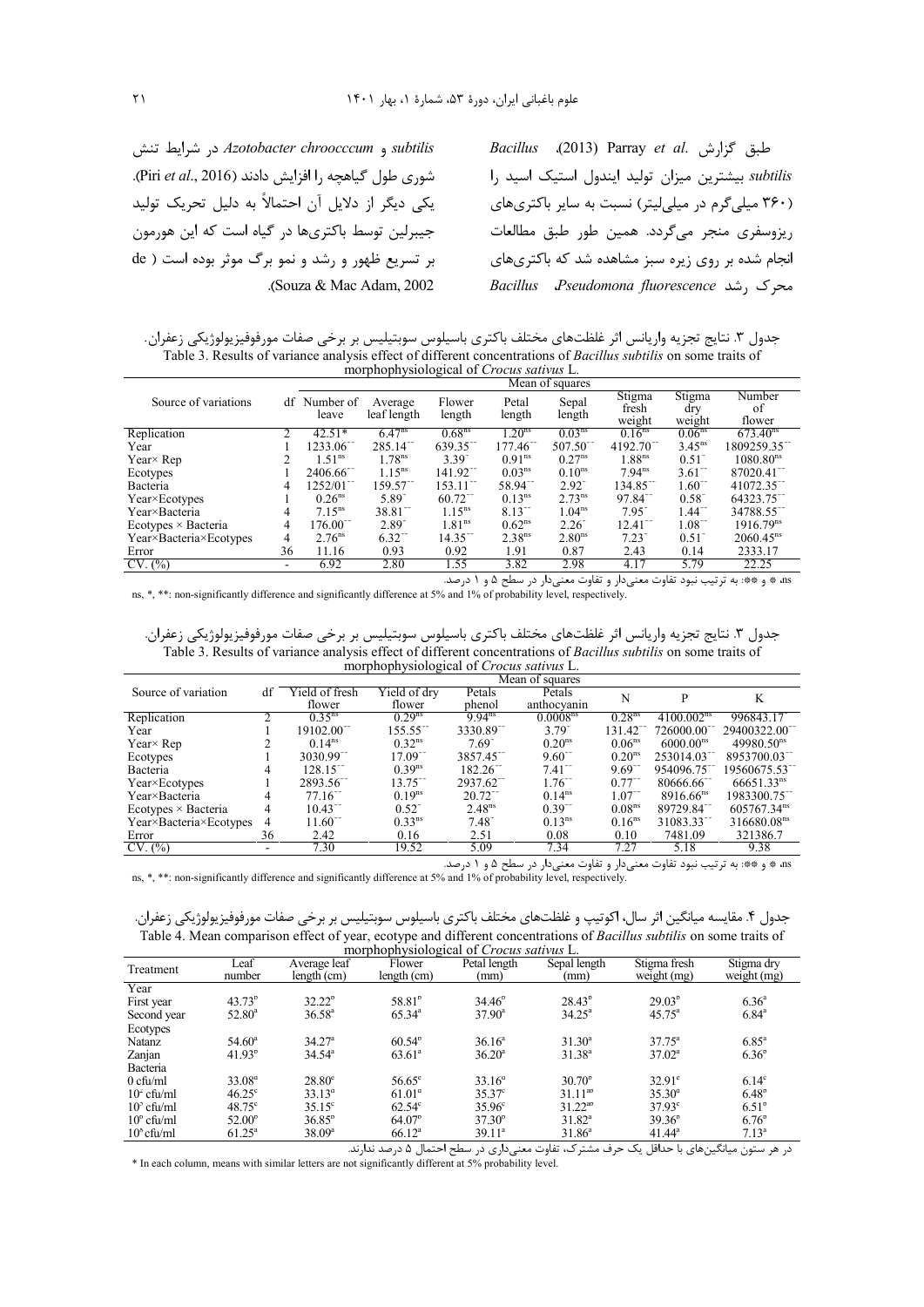ادامه جدول ۴. مقایسه میانگین اثر سال، اکوتیپ و غلظتهای مختلف باکتری باسیلوس سوبتیلیس بر برخی صفات

| مورفوفيزيولوژيكى زعفران. |  |  |
|--------------------------|--|--|
|                          |  |  |

Continued table 4. Mean comparison effect of year, ecotype and different concentrations of Bacillus subtilis on some traits of morphophysiological of Crocus sativus I

|               |                                                       | $r_{\rm{max}}$ or morphophysionogieal of Crocas sale as $E_r$ . |                                    |                          |                       |                |                                                          |                     |
|---------------|-------------------------------------------------------|-----------------------------------------------------------------|------------------------------------|--------------------------|-----------------------|----------------|----------------------------------------------------------|---------------------|
| Treatment     | Yield of                                              | Yield of                                                        |                                    | Number Petals phenol     | Petals                | N              | P                                                        | K                   |
|               | fresh flower $(g/m^2)$ dry flower $(g/m^2)$ of flower |                                                                 |                                    | (mg/gFW)                 | anthocyanin (mol/gFw) | $(\%)$         | (ppm)                                                    | (ppm)               |
| Year          |                                                       |                                                                 |                                    |                          |                       |                |                                                          |                     |
| First year    | $3.50^{b}$                                            | $0.46^{\rm b}$                                                  | 43.40 <sup>b</sup>                 | $38.58^{a}$              | $3.79^{a}$            |                | $2.87^{\rm b}$ 1557.97 <sup>b</sup> 5339.83 <sup>b</sup> |                     |
| Second year   | 39.19 <sup>a</sup>                                    | $3.68^{\rm a}$                                                  | $390.70^{\circ}$                   | $23.68^b$                | 4.29 <sup>a</sup>     |                | $5/83^a$ 1777.97 <sup>a</sup> 6739.83 <sup>a</sup>       |                     |
| Ecotypes      |                                                       |                                                                 |                                    |                          |                       |                |                                                          |                     |
| Natanz        | $28.45^{\circ}$                                       | $2.60^{\circ}$                                                  | $255.13^a$                         | $23.11^b$                | $3.64^b$              | $4.29^{\rm a}$ | $1603.04^b$                                              | 6426.1 <sup>a</sup> |
| Zanjan        | $14.23^{b}$                                           | $1.53^{b}$                                                      | 178.97 <sup>b</sup>                | $39.15^a$                | $4.44^a$              |                | $4.41^a$ 1732.91 <sup>a</sup>                            | $5653.5^{\circ}$    |
| Bacteria      |                                                       |                                                                 |                                    |                          |                       |                |                                                          |                     |
| $0$ cfu/ml    | 17.13 <sup>d</sup>                                    | 1.79 <sup>b</sup>                                               | $148.42^{\circ}$                   | $25.09^{\circ}$          | $2.95^{\circ}$        |                | $3.25^{\circ}$ 1314.42 <sup><math>\circ</math></sup>     | $4391.8^{\circ}$    |
| $10^2$ cfu/ml | $20.08^{\circ}$                                       | $2.02^{ab}$                                                     | $179.42^{\circ}$                   | 30.09 <sup>d</sup>       | $3.75^{\rm d}$        |                | $3.76^{\text{d}}$ 1533.47 <sup>d</sup>                   | 5225.8 <sup>d</sup> |
| $10^5$ cfu/ml | $21.17^{bc}$                                          | $2.12^{ab}$                                                     | $225.33^{b}$                       | $31.76^{\circ}$          | 4.01 <sup>c</sup>     |                | $4.36^{\circ}$ 1627.15°                                  | $6058.4^{\circ}$    |
| $10^6$ cfu/ml | $22.24^{b}$                                           | $2.14^{a}$                                                      | $229.33^{b}$                       | $33.30^{b}$              | $4.45^{b}$            |                | $4.86^{\circ}$ 1803.18 <sup>b</sup>                      | $6982.4^{b}$        |
| $10^8$ cfu/ml | 26.09 <sup>a</sup>                                    | 2.27 <sup>a</sup>                                               | $302.75^{\circ}$                   | $35.39^{a}$              | $5.05^{\circ}$        |                | $5.55^a$ 2061.66 <sup>a</sup>                            | 7510.8 <sup>a</sup> |
|               |                                                       | $\sim$ $\sim$ $\sim$                                            | $\sim$ $\sim$ $\sim$ $\sim$ $\sim$ | $\overline{\phantom{a}}$ | $\cdots$ $\cdots$     |                |                                                          |                     |

در هر ستون میانگینهای با حداقل یک حرف مشترک، تفاوت معنیداری در سطح احتمال ۵ درصد ندارند.

\* In each column, means with similar letters are not significantly difference at 5% probability level.

گلبرگ و طول کاسبرگ نیز در زعفران زنجان بیشتر از زعفران نطنز مشاهده شد (جدول ۴). طبق بررسی های صورت گرفته مشاهده شد که جیبرلینها در رشد طولي سلولها و همين طور اکسين و سيتوکنين در تقسیم سلولی نقش دارند، لذا به نظر می رسد که باکتریها مورد استفاده، با تولید هورمونهای مزبور (Gutierrez-Manero et al., 2001) سبب افزايش طول گل و گلبرگ شدهاند به عبارتی میتوان اثر باکتری بر افزایش رشد را به تولید اکسین و جیبرلین تعميم داد. نتايج .Naveed et al (2008) نيز حاكي از اثر افزاینده این میکروارگانیسمها بر ارتفاع گیاه ذرت میباشد. همچنین، مشخص شد که Pseudomona fluorescence سبب افزایش ارتفاع گیاهانی چون گوجهفرنگی و برنج شده است (Minorsky, 2008). اکثر باکتریهای جنس Bacillus جزء باکتریهای تحریک کننده رشد گیاه میباشند که از طریق ترشح مواد محرک رشد در محیط ریشه باعث افزایش جذب و حلالیت پتاسیم و به دنبال آن باعث افزایش رشد .Shi et al., 2004).

# وزن تر و وزن خشک کلاله سه شاخه

در طی دو سال بهرهبرداری از مزرعه، وزن تر و وزن خشک کلاله تولید شده تحت تاثیر غلظتهای مختلف باکتری قرار گرفتند (p<٠/٠١) و تفاوت معنی داری را نشان داد (جدول ۳).

# طول گل، طول گلبرگ و طول کاسبرگ

تاثیر تیمار باکتری بر طول گل و طول گلبرگ در سطح یک درصد و بر روی طول کاسبرگ در سطح ۵ درصد معنی دار گردید (جدول ۳). همین طور در سال دوم افزایش طول گل و کاسبرگ و گلبرگ مشاهده شد، به عبارتی تفاوت معنیدار یک درصد در دو سال كشت حاصل گرديد (جدول ٣). اثرات متقابل سال × اکوتیپ و سال× اکوتیپ× باکتری بر روی صفت طول گا ، د, سطح یک درصد (p<٠/٠١) و اثر متقایل سال× باکتری <sub>د</sub>وی صفت طول گلبرگ (p<۰/۰۱) و اثر اکوتیپ× باکتری بر روی طول کاسبرگ (p<٠/٠۵) معنی دار شدند (جدول ۳). به طوری که بیشترین طول گل و طول گلبرگ و طول کاسبرگ در  $\frac{1}{2}$ غلظت cfu/ml (به ترتیب ۶۶/۱۲ سانتے متر ۳۹/۱۱ و ۳۱/۸۶ میلی متر) و کمترین در تیمار شاهد (به ترتیب ۵۶/۶۵ سانتی متر، ۳۳/۱۶ و ۳۰/۷۰ میلی متر) مشاهده شد (جدول ۴). بر اساس اثر متقابل سال کشت و غلظتهای مختلف باکتری نیز بیشترین طول گلبرگ در غلظت cfu/ml 1.0 و در سال دوم (۴۱/۸۵۱۷ میلی متر) و کمترین در شاهد و در سال اول (۳۲/۶۵ میلی متر) مشاهده شد (شکل ۳). اختلاف در اندازهی طول گل در زعفران زنجان بیشتر از زعفران نطنز قابل رویت بود. به طوری که میانگین طول گل در زعفران زنجان ۶۳/۶۱ سانتی متر و در زعفران نطنز ۶۰/۵۴ سانتی متر مشاهده شد. طول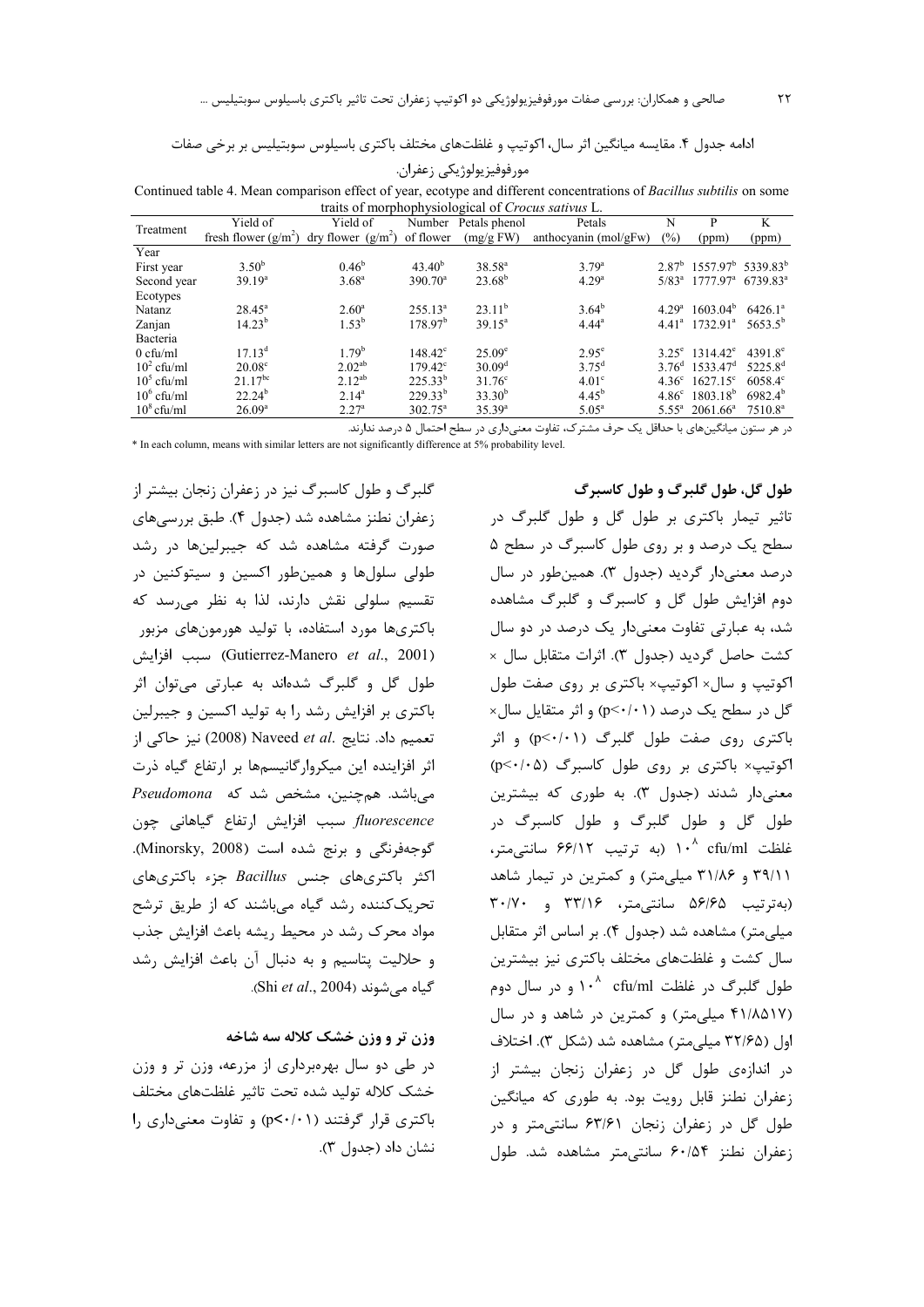

B1=0, ، مقايسه ميانگين اثر متقابل سال و غلظتهاى مختلف باكترى بر طول گلبرگ زعفران (غلظتهاى مختلف باكترى،  $(B2=10^2, B3=10^5, B4=10^6, B5=10^8)$ 

Figure 3. Mean Comparison interaction effect of year and different bacterial concentrations on the petal length saffron (Different concentrations of bacteria B1=0, B2=  $10^2$ , B3=  $10^5$ , B4=  $10^6$ , B5=  $10^8$ )

> اثرات متقابل دوگانه اکوتیپهای زعفران× غلظتهای مختلف باکتری و سال کشت× غلظتهای مختلف باکتری و اثر سهگانه این عاملها تاثیر معنی داری را روی صفت وزن تازه کلاله نشان داد. بر روی وزن خشک کلاله نیز اثر متقابل اکوتیپها و سال، سال کشت و غلظتهای مختلف باکتری و همچنین اکوتیپهای زعفران و غلظتهای مختلف باكترى تاثير گذار بودند (جدول ٣).

> همانگونه که در جدول ۴ نشان داده شده است، بیشترین مقدار وزن تر و خشک کلاله در غلظت cfu/ml ۱۰<sup>۸</sup> (به ترتیب ۴۱/۴۴ میلیگرم و ۷/۱۳ میلیگرم) و كمترين در شاهد (به ترتيب ٣٢/٩١ ميليگرم و ۶/١۴ میلی گرم) به دست آمد. همینطور بیشترین وزن خشک كلاله (۶/۸۵ ميليگرم) مربوط به زعفران نطنز مىباشد (جدول ۴). فعاليت ميكروارگانيسمها سبب توليد هورمونها به ویژه جیبرلین میشوند که در افزایش رشد كلاله و خامه نمود پيدا كرده است ( Rademacher, 1994). در برخی مطالعات مشاهده شده است که میکروار گانیسمهای تولیدکننده این هورمون، قادر به  $\rm GAs$  نحریک رشد گیاه میزبان خود از طریق سنتز  $\rm GA_S$  فعال أزاد شده، هستند. .Q001) Gutierrez-Manero et al Bacillus sp. نواعی از  $\rm GA$  را شناسایی نمودند که توسط نولید شدهاند و تاثیر مثبتی بر بیشتر شدن رشد اندامهای هوايي Alnus glutinosa داشتهاند. افزايش وزن خشک بیشتر گیاه نیز مربوط به تولید و ترشح همین ترکیبات تحریک کننده رشد و برخی هورمون میباشد که توسط

ریز موجودات در خاک تولید و رشد گیاه را تحت تاثیر Hamidi *et al*. .(Koocheki *et al*., 2011 ? ) % I (2007) نیز اثر مثبت باکتریهای محرک رشد بر عملکرد ساقه ذرت را ارائه کردهاند. به طور کلی تحریک رشد گیاهان توسط باکتریهای ریزوسفری از طریق تثبیت اتمسفر، افزایش قابلیت دسترسی عناصر غذایی در ناحیه ریزوسفر، افزایش سطح تماس ریشه و بهبود همزیستی مفید با گیاه میزبان در مراحل مختلف رشد انجام می گیرد (Glick, 1995). Bldin et al. .(Glick, 1995) در نتایج تحقیقات خود اظهار داشتند که تلقیح بنه زعفران با باكترى Bacillus subtilis باعث افزايش وزن كلاله شد. &0\* (2008) Sharaf-Eldin *et al*. (2007) Fiori *et al*. مثبت تیما<sub>د</sub> باکتریهای J, Bacillus subtilis ا بر کلیه صفات رویشی و زایشی زعفران گزارش نمودهاند.

# عملکرد تر و عملکرد خشک گل

نتايج تجزيه واريانس صفات اندازهگيري شده در طي دو سال آزمایش (جدول ۳) نشان می دهد که غلظتهای مختلف باکتری در هر دو سال، عملکرد تر گل را در هر متر مربع تحت تاثير قرار داد (p < ./•). اثر متقابل سال كشت× اكوتيپهاى زعفران، سال كشت× غلظتهاى مختلف باكترى، اكوتيپهاى زعفران× غلظتهاى مختلف باکتری و اثر متقابل سه گانه این عوامل تاثیر معنیداری (p<٠/٠١) بر روى صفت عملكرد تر كل دارد. همچنين اثر متقابل سال كشت و اكوتيپها به همراه غلظتهای مختلف باکتری و اکوتیپهای زعفران روی صفت عملکرد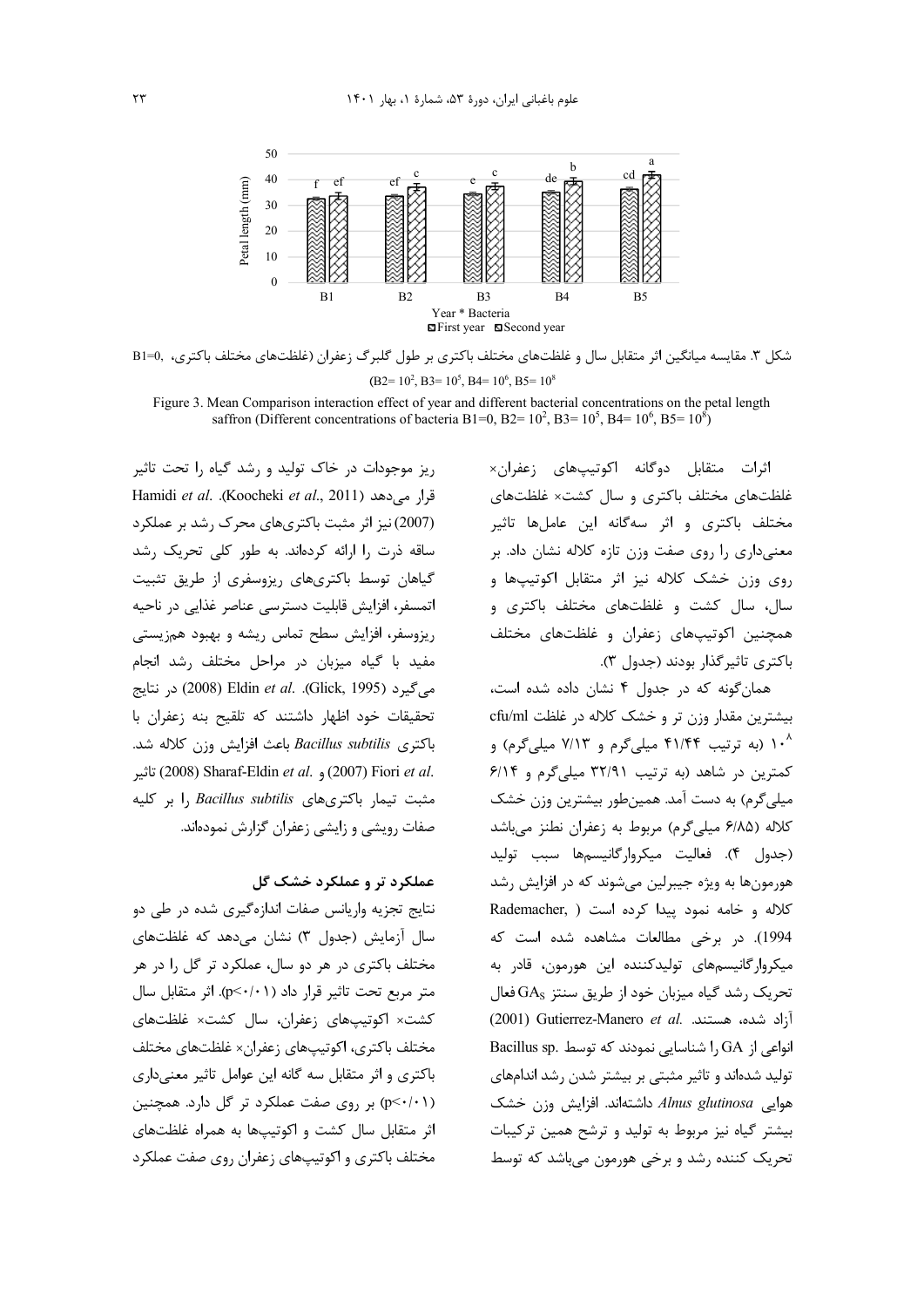خشک گل تاثیر معنی داری را نشان داد (جدول ۳) بیشترین عملکر تر گل در غلظت cfu/ml ۱۰<sup>۸</sup> cfu/ml گرم در متر مربع) و کمترین آن در شاهد (۱۷/۱۳ گرم در متر مربع) به دست آمد (جدول ۴). طبق جدول مقایسه میانگین نیز مشاهده شد که زعفران نطنز دارای عملکرد تر و خشک بالاتری نسبت به زعفران زنجان می-باشد (به ترتیب ۲۸/۴۵ و ۲/۶۰ گرم در متر مربع) (جدول ۴). علاوه بر تاثير غير مستقيم باكترىها بر جذب عناصر غذايي، انواعي از ميكروارگانيسمها قادرند سيتوكنين را از پيش ماده آدنين توليد نمايند ( & Nieto Frankenberger, 1989a) و توليد سيتوكنين از آدنين و الكل ايزوپنتيل (IA) در حضور Azotobacter و Pseudomonas در محیط کشت به اثبات رسیده است (Nieto & Frankenberger, 1989b). هم چنين محققین گزارش کردند که ازتو باکتر، آزوسپیریلوم و سویههای ریزوبیوم قادر به سنتز ویتامینهای گروه B محلول در آب شامل نیاسین، اسید پنتوتنیک، تیامین (B<sub>12</sub>)، ريبوفلاوين (B<sub>2</sub>)، سيانوكوبالامين (B<sub>12</sub>)، پیریدوکسین (B6) و بیوتین در محیط کشت میشوند. از طرفی اتصال سیدروفور تولید شده توسط باکتریها به يون آهن و تشكيل كلات آهن، اين عنصر غذايي را از دسترس انواع عوامل بیماریزای گیاهی خارج کرده و به این ترتیب رشد گیاه را مورد حمایت قرار  $P.$  می دهند (Kloepper et al., 1988). برای نمونه، fluorescens میتواند با تولید چنین ترکیباتی به عنوان عامل كنترل كننده Pythium uttimum عمل كند (Kumar et al., 2002). بنابراين باكترىها می توانند با سایر میکروارگانیسمهای ریزوسفر اثر هم افزایی (سینرژیست) مفیدی بر گیاهان داشته باشند (Omidi et al., 2010). همینطور به دلیل تاثیر بر افزایش جذب عناصر غذایی به ویژه فسفر، میتوانند منجر به افزایش وزن خشک گردند ( Ehteshami et  $. (al., 2014)$ 

.(2004) Rai et al (2004) در تحقیق خود بر روی گونهای کهور مشاهده کردند که کاربرد باکتریها سبب افزایش میزان زیست توده گیاهی در مقایسه با شاهد شد. تحریک رشد گیاه توسط باکتریهای جنس Enterobacter Azotobacter Flavobacterium

.Clostridium Arthrobace Bacillus Pseudomonas كه منجر به افزايش قابل توجه رشد و عملکرد گیاهان شده، گزارش شده است ( & Bowen (Rovira, 1999). نتايج پژوهشهای Sheng (2005) نشان داد که تلقیح باکتری Bacillus edaphicus به گیاهان پنبه و کلزا در شرایط گلخانهای وزن خشک اندام هوایی این گیاهان را به ترتیب ۲۴ و ۲۱ درصد نسبت به گیاهان شاهد فاقد تلقیح باکتری افزایش داد.

### تعداد گل در هر کرت

نتايج تجزيه واريانس طي دو سال آزمايش نشان می دهد (جدول ۳) که با افزایش غلظت باکتری، تعداد گل افزایش یافته به طوری که بیشترین تعداد گل در کل مدت بهرهبرداری از مزرعه در غلظت cfu/ml ۱۰<sup>۸</sup> به دست آمد. اختلاف معنیداری در سطح یک درصد بین دو سال کشت و اکوتیپ های زعفران و اثر متقابل بین اکوتیپ و سال و همین طور بین غلظتهای مختلف باکتری و سال مشاهده شد (جدول ۳). به طوری که بیشترین تعداد گل در زعفران نطنز (٢٥٥/١٣) به دست آمد. تعداد گل در سال اول و دوم از یک روند مشابهی تبعیت می کرد و بدین ترتیب با افزايش غلظت، افزايش تعداد گل در هر دو سال رخ داد (جدول ۴). تحقیقات بسیاری در مورد تاثیر این باکتریها برروی رشد گیاهان صورت گرفته است (Khosravi, 2003). طي آزمايشي با اجراي تلفيقي كودهاى زيستى باكتريايى (Azotobacter Azospirillum و Pseudomonas) به همراه كودهاى شیمیایی منجر به افزایش رشد رویشی و بهبود رشد زایشی شده که به نوبه خود موجب افزایش رشد و نمو و عملكرد گرديد (Hamidi et al., 2008). باكترىها علاوه بر تثبیت نیتروژن هوا و متعادل کردن جذب عناصر اصلی پرمصرف و ریز مغذی مورد نیاز گیاه، با سنتز و ترشح مواد محرک رشد نظیر انواع هورمونهای تنظیمکننده رشد همچنین ترشح اسیدهای آمینه مختلف و انواع آنتی بیوتیک و … موجب رشد و توسعه قسمتهای هوایی زعفران Esitken et al., 2010; Norouzi & ) شدهاند .(Khademi, 2010)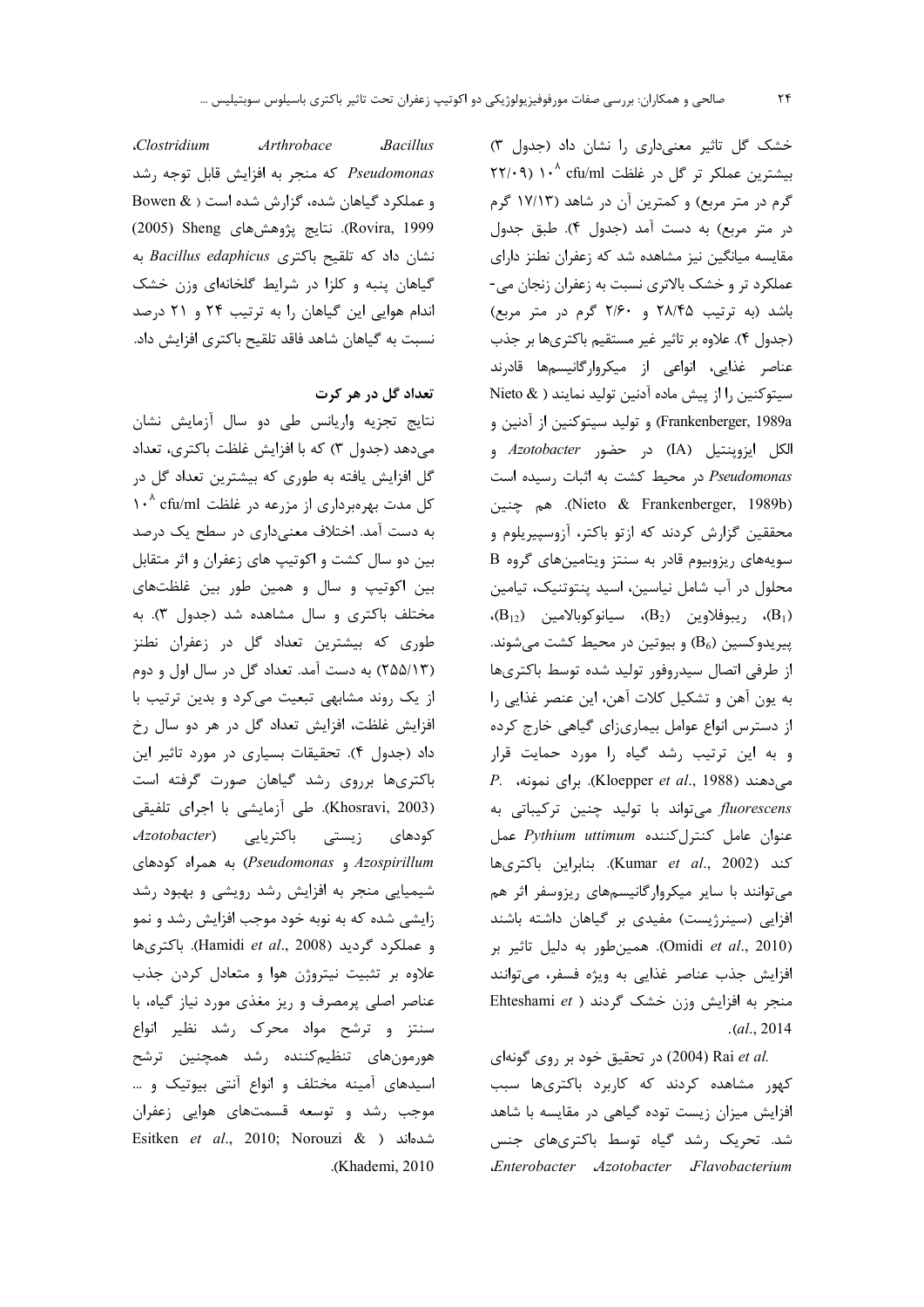٣). طي افزايش غلظت باكترى، آنتوسيانين گلبرگ افزایش یافته و بیشترین میزان آن در غلظت ه کمترین در تیمار (۵/۰۵ mol/gr) ۱۰<sup>۸</sup> cfu/ml شاهد (۲/۹۵ mol/gr) مشاهده شد. طبق نتایج مقایسه میانگین (شکل ۴) مشاهده شد که تحت .<br>تاثیر مثقابل غلظتهای مختلف باکتری و اکوتیپهای زعفران، بیشترین میزان آنتوسیانین در mol/gr) ۱۰<sup>^</sup> cfu/ml نعفران زنجان و در غلظت ۵/۷۵۶۷) و کمترین آن در زعفران نطنز و در شاهد (٢/٥٩ mol/gr) بهدست آمد. نتايج اين مشاهده با Abbas & Ali و (2009) و Abbas & Ali (2011) که بر روی چای ترش کار کردند سازگار است. ساخته شدن آنتوسیانین و تجمع آن در بافتهای گیاهی تحت تاثیر عاملهای مختلفی از جمله میزان هیدراتهای کربن (گلوکز، آرابینوز و گالاکتور) موجود در بافتها قرار میگیرد ( & Taiz Zeiger,2006). به عبارت دیگر توسعه رنگدانههای یاخته و ساخت آنتوسیانین با بالا رفتن میزان کربوهیدراتها نسبت مستقیم داشته و هر عاملی که بتواند روى افزايش، جذب يا ساخته شدن قندها موثر باشد، باعث افزایش میزان آنتوسیانین کل در گیاه می شود که باکتریها یکی از عوامل موثر در افزایش تولید و جذب کربوهیدراتها میباشند (Vitrac et al., 2000). از آنجایی که واحدهای سازنده ی فلاونوئیدها نیاز مبرم به ATP و NADPH دارند و با توجه به این موضوع که حضور عناصری مانند نیتروژن و فسفر برای تشکیل ترکیبهای یاد شده ضروری خواهد بود، بنابراین باکتریهای حل-كننده فسفات و تثبيتكننده نيتروژن با جذب كارآمد نيتروژن و فسفر توسط ريشه زعفران، موجب افزایش محتوای آنتوسیانین این گیاه شدهاند. افزون بر این استفاده از باکتریها سبب افزایش توانایی ساخت و ترشح مواد زیستی فعال مانند ویتامینهای گروه B، اسيد نيكوتنيك، اسيد پنئوتنيك، بيوتين، اکسینها و جیبرلینها میشوند که این مواد موجب افزایش محتوای ماده آلی و هیدراتهای کربن گیاه و در نتيجه افزايش آنتوسيانين مى شوند .(Mohammadpour Vashvaei et al., 2015). تاثیر باکتری باسیلوس سوبتیلیس بر ویژگیهای فيز يولوژيكي محتواي فنل گلبرگ

براساس نتايج موجود در جدول ٣، فنل گلبرگ در طي هر دو سال آزمایش تحت تاثیر غلظتهای مختلف باكترى قرار گرفت (P<۰/۰۱). اثرات متقابل سال کشت× اکوتیپها و سال کشت× غلظتهای مختلف به همراه اثرات متقابل سه گانه تاثیر معنیداری را در سطح اختمال ۱ و ۵ درصد بر روی صفت فنل گلبرگ نشان دادند (جدول ٣). براساس نتايج به دست آمده، زعفران زنجان نسبت به زعفران نطنز بيشترين ميزان فنل در گلبرگها (۳۹/۱۵ mg/g Fwt) را تولید نموده است و با افزایش میزان غلظت باکتری روندی افزایشی در میزان فنل گلبرگها ملاحظه شد به طوری که در غلظت ۱۰<sup>۸</sup> cfu/ml میزان فنل ۳۵/۳۹ mg/g Fwt و در شاهد میزان فنل ۲۵/۰۹ mg/g Fwt شد (جدول۴). طبق گزارش محققان، باکتریها و همچنین هورمونهای رشد به ترتیب به عنوان محرکهای زیستی و شیمیایی در تولید متابولیتهای ثانویه Ping & Boland, ) شناخته شدهاند 2004). از آنجایی که ترکیبات فنلی (فنل کل و فلاونوئيد) از طريق مسير فنل پروپانوئيد ساخته می شود و آنزیم فنیل آمونیالیاز، آنزیم کلیدی این مسیر متابولیکی است می توان تجمع این مواد را مربوط به القای این آنزیم توسط باکتریهای محرک Maxwell et al., 1989; Petter & ) رشد دانست .(Verma, 1990; Salehi et al., 2017).

# آنتوسيانين گلبرگ

نتایج تجزیه گویای آن بود که اثرگذاری غلظتهای مختلف باکتری بر میزان آنتوسیانین گلبرگ در سطح احتمال ١ درصد معنىدار بود (جدول ٣). اختلاف در میزان آنتوسیانین گلبرگ در دو سال کشت دارای تفاوت معنیدار در سطح ۵ درصد شدند (P<٠/٠۵) (جدول ٣). اين صفت طي دو سال کشت تحت تاثیر اثر متقابل اکوتیپهای زعفران و غلظتهای مختلف باکتری و همچنین سال کشت و اکوتیپهای زعفران قرار گرفت (P<۰/۰۱) (جدول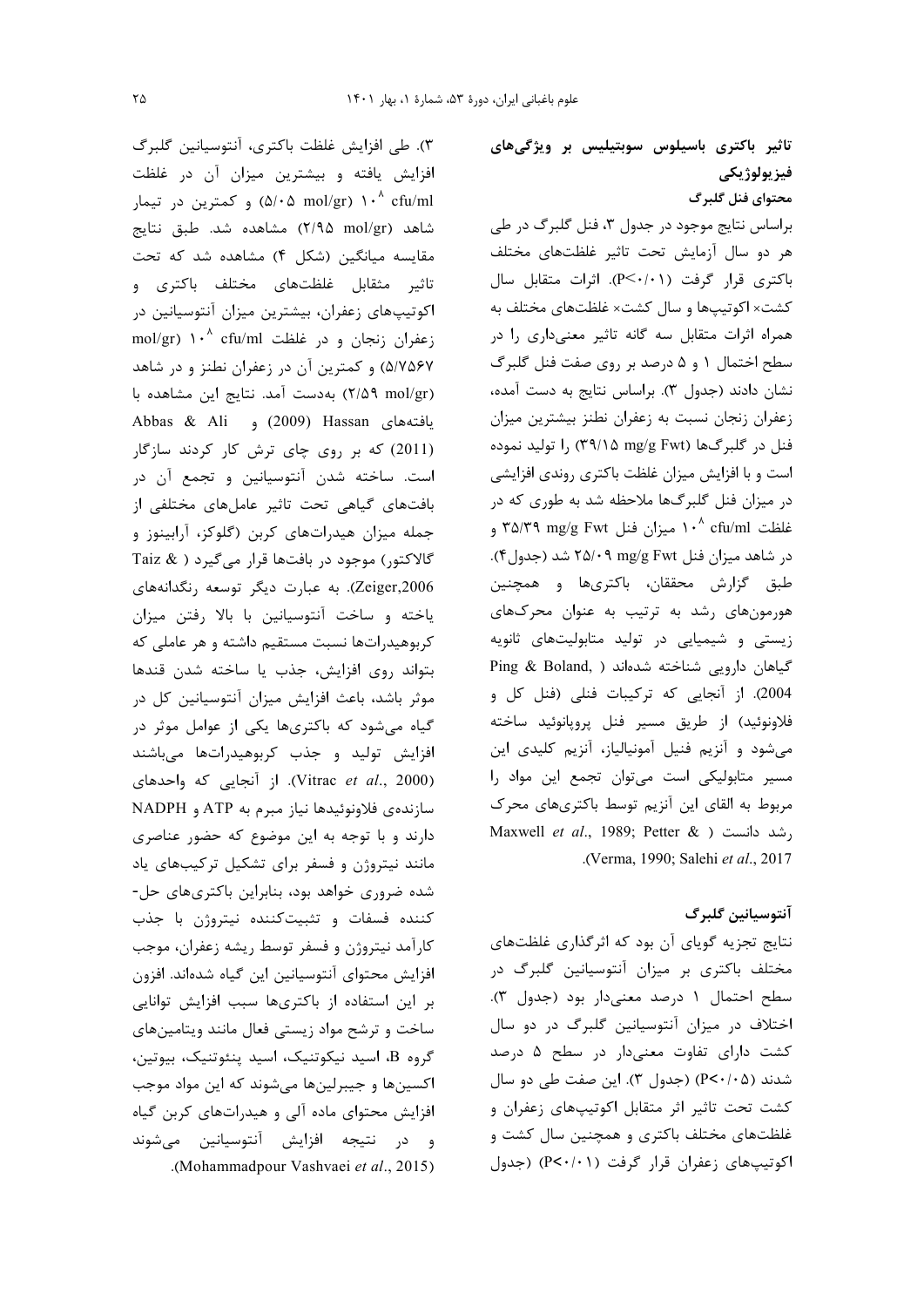

شکل ۴. مقایسه میانگین اثر متقابل اکوتیپ و غلظتهای مختلف باکتری بر روی میزان آنتوسیانین گلبرگ زعفران (غلظتهای مختلف باكترى، 8% B1=0, B2= 10<sup>5</sup>, B3= 10<sup>5</sup>, B4= 10<sup>6</sup>, B5= 10<sup>8</sup>.

Figure 4. Mean Comparison interaction effect of ecotype and different bacterial concentrations on petal anthocyanin content saffron (Different concentrations of bacteria B1=0, B2=  $10^2$ , B3=  $10^5$ , B4=  $10^6$ , B5=  $10^8$ 

تثبیت فسفر در خاک و افزایش جذب این عناصر از خاک می گردد. نتایج آزمایش .Armak et al (2018) نشان داد كه تلقيح Pseudomonas و Azotobacter موجب افزايش جذب نیتروژن و فسفات توسط نهال گردو و حداکثر دسترسی به فسفر و نیتروژن خاک گردید. طبق تحقیقاتی مشاهده شد که تلقیح تعداد زیادی از باکتریهای مذکور از جمله جنسهای Pseudomonas و Acinetobacter با ریشه گیاه زراعی موجب افزایش جذب آهن، روی، منیزیم، کلسیم، پتاسیم و فسفر میشود (Khan, 2005). در پژوهشی، با بررسی اثر تیمارهای زیستی بر روی شاخصهای فیزیولوژیکی و بیوشیمیایی گیاه ریحان در شرایط تنش شوری مشخص شد که باکتریهای محرک رشد، باعث افزایش غلظت عناصر فسفر و پتاسیم در این گیاه .(Golpayegani & Gholami Tilebeni, 2011). افزایش جذب پتاسیم شاخساره در بسترهای تلقیح شده با سویههای باکتری جنس Bacillus را می توان به مواد تولید شده توسط این باکتریها نسبت داد که باعث تحریک رشد بیشتر شاخساره و ریشه گیاهان می شوند و همین طور از طریق ترشح مواد محرک رشد در محيط ريشه باعث افزايش جذب و حلاليت يتاسيم برای گیاه می شود (Shi et al., 2004). این باکتری ها همچنین باعث بهبود جذب آب و عناصر غذایی توسط گیاه، جلوگیری از ریزش اندام هوایی، افزایش گرهزایی و تثبیت زیستی فسفر، نیتروژن و پتاسیم میگردند (Nehvi et al., 2010).

میزان نیتروژن، فسفر و پتاسیم برگ با توجه به جدول تجزيه واريانس، ميزان فسفر، نيتروژن و یتاسیم طی دو سال کشت اختلاف معنیداری دارند (P<٠/٠١) (جدول ٣). اثر متقابل سال و اكوتيپهاى زعفران در میزان نیتروژن و فسفر و همینطور اثر متقابل سال و غلظت مختلف باكترى در ميزان نيتروژن و پتاسيم تفاوت معنى دارى ,ا نشان داد (P<۰/۰۱) (جدول ٣). بیشترین میزان NPK در غلظت ۱۰<sup>۸</sup> cfu/ml (بهترتیب ۵/۵/۵)، ۱۶۶۱/۶۶ ppm۲۰۶۱/۶۶) و کمترین در شاهد (به ترتیب ٣/٢٥٪، ٣/٣١٢/٢٢). ppm) (ppm) مشاهده شد (جدول ۴). اثر متقابل سال کشت و غلظت-های مختلف باکتری نشان داد که میزان پتاسیم و نیتروژن در سال دوم بیشتر از سال اول شد و با افزایش غلظت باكترى ميزان اين دو عنصر افزايش يافت، به طوری که بیشترین میزان این دو عنصر در غلظت ۰٬ cfu/ml ۱۰٬ بهترتیب ۸۶۲۴/۱ppm پتاسیم و ۷/۳۰۳۳ درصد نیتروژن در سال دوم مشاهده شد (شکل ۵). , Bacillus و 2009) گزارش کردند که Bacillus و Pseudomonas از مهمترین باکتریهای حل کننده فسفات می باشند. همین طور طبق بررسی های انجام شده توسط Asgharzadeh (2008) Rayi poor & Asgharzadeh مشخص شد که باکتریهای حل کننده فسفات سبب افزایش وزن خشک، درصد فسفر و نیتروژن بخش هوایی گیاه شدند. در واقع این باکتریها سبب آزاد کردن اسیدهای آلی در خاک شده که موجب کاهش اسیدیته خاک و کلاته کردن یونهای کلسیم می شود و در نتیجه کمک به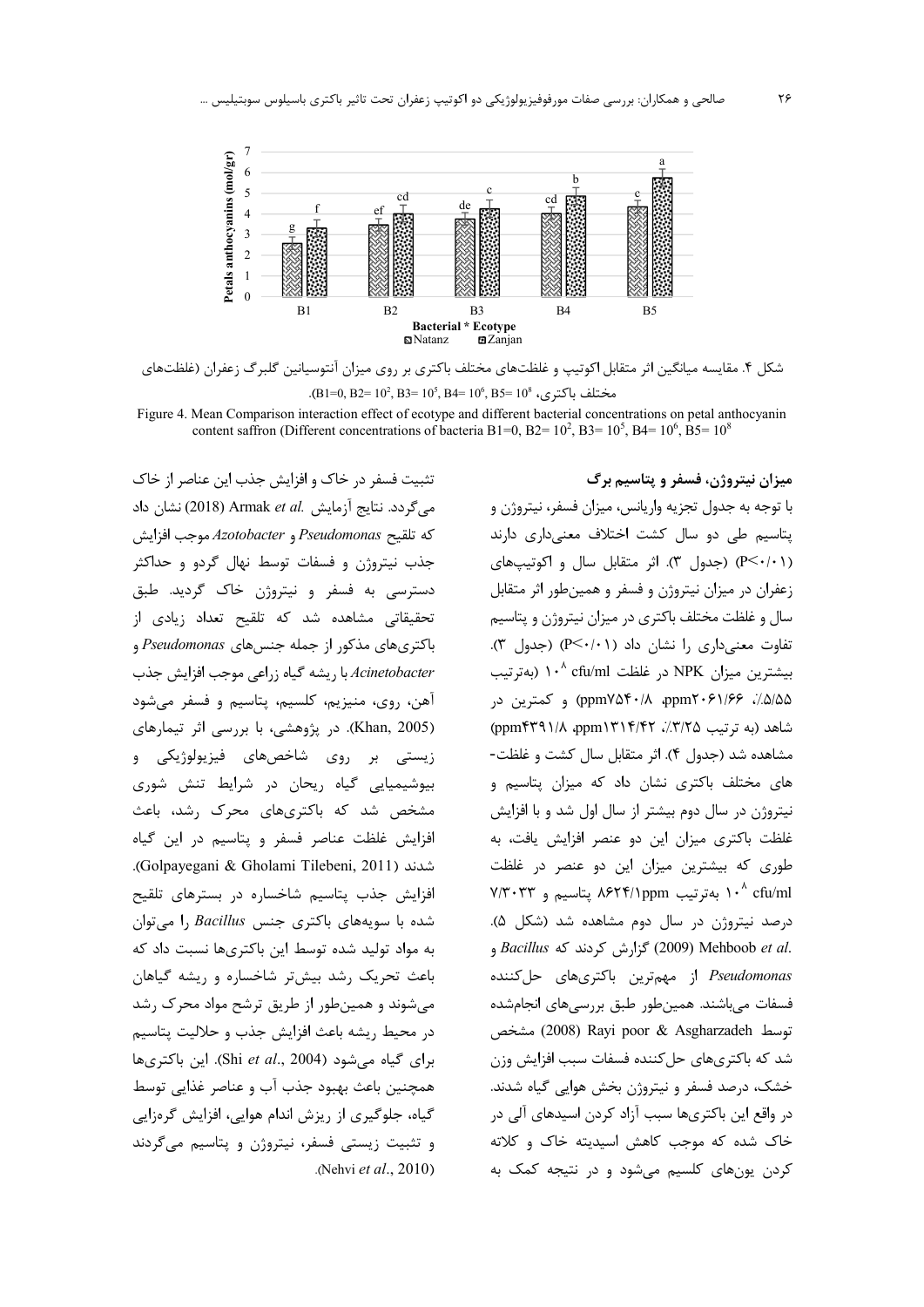

شکل ۵. مقایسه میانگین اثر متقابل سال و غلظتهای مختلف باکتری بر میزان نیتروژن و پتاسیم برگ زعفران (غلظتهای مختلف باكترى، 8% B1=0, B2= 10<sup>5</sup>, B3= 10<sup>5</sup>, B4= 10<sup>6</sup>, B5= 10<sup>8</sup>.

Figure 5. Mean Comparison interaction effect of year and different bacterial concentrations on N and K saffron (Different concentrations of bacteria B1=0, B2=  $10^2$ , B3=  $10^5$ , B4=  $10^6$ , B5=  $10^8$ )

### نتىجەگىرى كلى

۱۰<sup>۸</sup> باکتری باسیلوس سوبتیلیس بهترین نتیجه را در عملکرد تر و خشک گل و میزان وزن تر و خشک كلاله نشان داد. همين طور با توجه به وزن گلها و کلالهها به نظر می رسد که برای تولید کلاله و گل بزرگتر می توان از باکتریها به جای کودهای شیمیایی استفاده نمود که سبب افزایش دسترسی به نیتروژن و افزایش وزن کلاله و گل زعفران میگردد. همین طور غلظتهای مختلف باکتری می تواند روی میزان عناصر .<br>نیتروژن، قسقر و پتاسیم در گیاه زعفران تاثیر گذارد و میزان جذب آن ,ا توسط گیاه افزایش دهد. به طوری که بیشترین میزان عناصر در غلظت cfu/ml ۱۰<sup>۸</sup> مشاهده شد. با توجه به نتایج به دست آمده توصیه می شود که .<br>جهت افزایش عملکرد زعفران، از باکتری باسیلوس سوبتیلیس به عنوان کود زیستی استفاده شود.

یکی از نیازهای مهم در برنامهریزی زراعی به منظور دستیایی به عملکرد بالا و کیفیت مطلوب زعفران، ارزیابی سیستمهای تغذیه است که با مدیریت صحیح .<br>خاک می توان کارایی نهادهها ۱٫ افزایش داد که کودهای زیستی امروزه این نقش را ایفا می کنند. باکتریهای محرک رشد قادر به بهبود رشد گیاهان از طریق تامین مواد مغذی گیاهی، ترشح هورمونهای رشد گیاهی و اسیدهای آلی میباشند و سبب افزایش رشد گیاه، فعالیت زیستی، تغییرات متابولیتهای ثانویه و حفظ سلامت محیط زیست می شوند. نتایج این تحقیق نشان داد که کلیه صفات مورد ارزیابی در سال دوم آزمایش به طور معنیداری نسبت به سال اول افزایش یافت. از نظر کاربرد باکتری، غلظت cfu/ml

#### **REFERENCES**

- Abbas, M.K., & Ali, A.S. (2010). Effect of foliar application of NPK on some growth characters of two  $\mathbf{1}$ . cultivars of Roselle (Hibiscus sabdariffa L.). American Journal of Plant Physiology, 6(4), 22-227.
- Armak, A., Farzi, H., & Alipanah, M. (2018). Impact of use of different sources of humic, bio and  $\mathcal{D}$ nano fertilizers and nitrogen levels on saffron (Crocus sativus L.) flower yield. Saffron Agronomy and Technology, 5(4), 329-344.
- Alipour Miandehi, Z., Mahmoudi, S., Behdani, M., & Sayari, M. H. (2014). The effect of coriander  $\mathcal{R}$ weight and consumption of different types of fertilizer on some growth characteristics and yield of saffron (Crocus sativus) under dead conditions. Journal of Saffron Research, 2, 112-97. (In Farsi).
- $\overline{4}$ Anbarani, M. (1990). Red Gold Saffron, first edition, Mashhad. Astan Quds. (In Farsi).
- 5. Anonymous. Ministry of Agriculture Statistics. (2010). Publications Ministry of Agriculture. (In Farsi.)
- 6. Antoun, H., & Kloepper, J. (2001). Plant Growth Promotion Rhizobacteria. Academic Press USA, 353, 402-407.
- 7. Armak, A., Farzi, H., & Alipanah, M. (2018). Impact of use of different sources of humic, bio and nano fertilizers and nitrogen levels on saffron (Crocus sativus L.) flower yield. Saffron Agronomy and Technology, 5(4), 329-344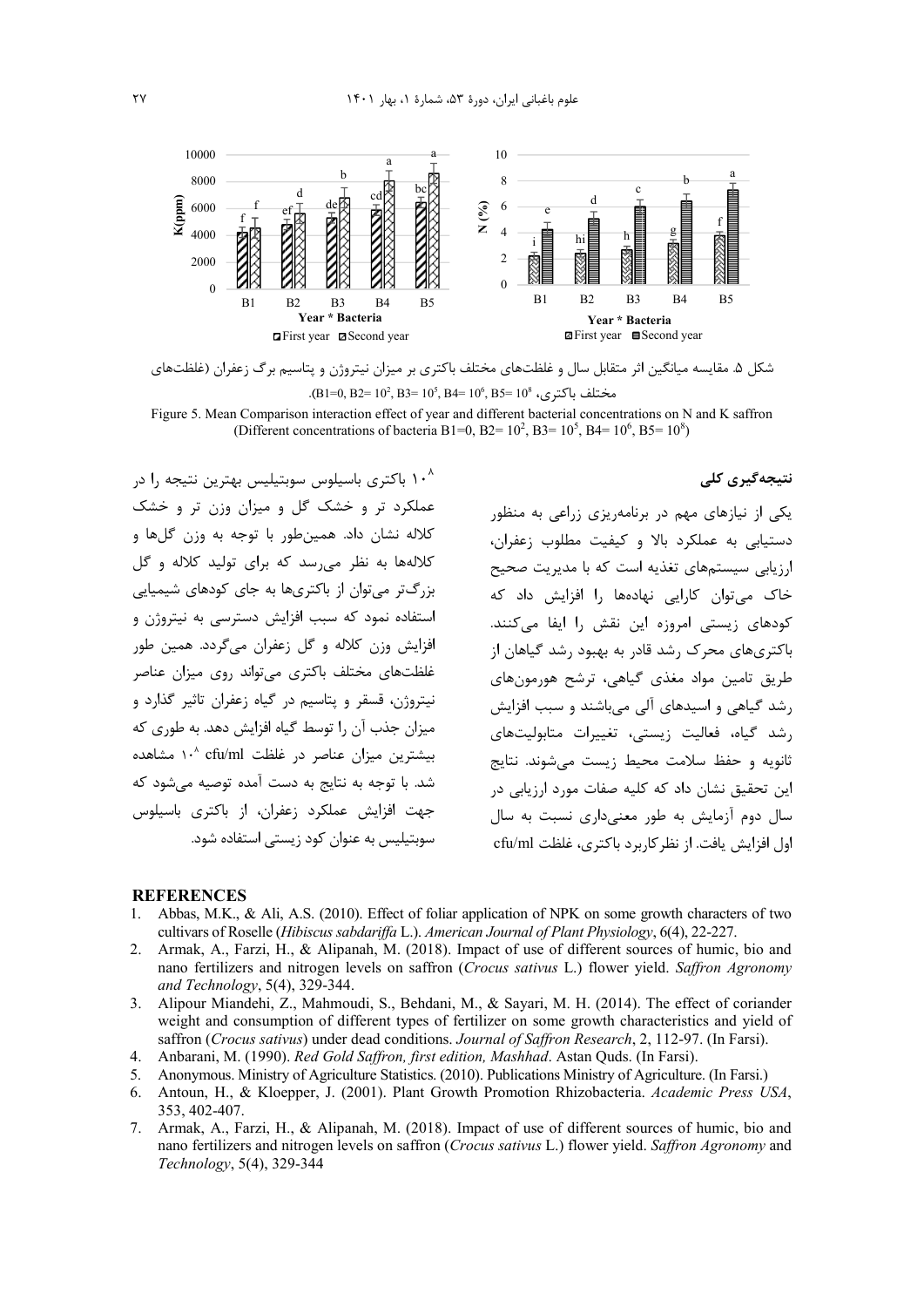- 8. Bashan, Y., & Holguin, G. (1997). Azospirillum-plant relationships: Environmental and physiological advances. Canadian Journal of Microbiology, 43, 103-121.
- 9. Bathaei, S.Z., & Mousavi, S.Z. (2010). New applications and mechanism of action of saffron and its important ingredients. Critical Reviews in Food Science and Nutrition, 50 (8), 761-786.
- 10. Behdani, M.A., Jami-Alahmadi, M., & Akbarpour, A. (2010). Research Project: Category ecological approach to optimize the production of saffron in Southern Khorasan. Birjand University, pp.107 (In Farsi).
- 11. Bowen, G., & Rovira, A. (1999). The rhizosphere and its management to improve plant growth. Advances in. Agronomy, 66, 1-102.
- 12. De Souzo, I. R. P., & MacAdam, J. W. (2002). Gibberellic acid and dwarfism effects on the growth dynamics of B73 maize (Zea mays L.) leaf blades: a transient increase in apoplastic peroxidase activity procedes cessation of cell elongation. Journal Experimental. Botany, 52, 1673-1682.
- 13. Ehteshami, S.M., Poorebrahimi, M., & Khavazi, K. (2013). The effect of Pseudomonas fluorescens strain 103 with phosphorus fertilizer on nutrient concentration and biological yield of two barley cultivars under greenhouse conditions, Journal of Science and Technology of Greenhouse *Cultivation, 1(16), 56-61. (In Farsi).*
- 14. Eldin, M.S., Elkholy, S., Fernández, J.A., Junge, H., Cheetham, R., Guardiola, J., & Weathers, P. (2008). Bacillus subtilis FZB24 affects flower quantity and quality of saffron (Crocus sativus L.). Planta Medica, 13(74), 16-20.
- 15. Emami, A. (1997). Plant decomposition methods. Volume One, Issue No. 982. Soil and Water Research Institute. 128. (in Farsi).
- 16. Emami, N., Hassani, A., Vaezi, A.R., & Baba Akbari Sari, M. (2021) The effect of application of biofertilizer containing Pantoea agglomerans compared to urea fertilizer on growth and quality of turfgrass. Iranian Journal of Horticultural Science, 25(2), 341-351. (in Farsi).
- 17. Esitken, A., Yildiz, H.E., Ercisli, S., Figen Donmez, M., Turan, M., & Gunes, A. (2010). Effects of plant growth promoting bacteria (PGPB) on vield, growth and nutrient contents of organically grown strawberry. Scientia Horticulture, 124, 62-66.
- 18. Euzéby, J. P. (2008). Bacillus. List of Prokaryotic names with Standing in Nomenclature. Retrieved 2008-11-18.
- 19. Falahi, H.R., Elmi, S., Behdani, M.A., & Aghvahani Shajari, M. (2016). Evaluation of indigenous and modern knowledge of saffron cultivation. (Case study: Sarayan). Journal of Saffron Research, 8(7), 87-21. (In Farsi).
- 20. Fiori, M., Falchi, G., Quaglia, M., & Cappelli, C. (2007). Saffron (crocus sativus L.) diseases in Italy. Plant Pathology, 89,27-68
- 21. Glick, BR. (1995). The enhancement of plant growth by free-living bacteria. Journal Microbiology, 41, 109-17.
- 22. Golpayeghani, A., Heydari, M., Gholami, H., & Sadeghi, M. (2010). Sustainable production and improving growing herbs basil (*Ocimum basilicum L.*) in response to the inoculated bacteria growth promoting (PGPR). New Ideas Fifth National Conference on Agriculture, Islamic Azad University Branch (Isfahan), College of Agriculture, 28-27 February, pp 510-521.
- 23. Grosch, RJ., Krebs, B., & Bochow, H. (1999). Use of Bacillus subtilis as biocontrol-agent. III. Influence of Bacillus subtilis on fungal root diseases and on yield in soilless culture. Journal of Plant Diseasea and Protection, 106 (2), 568-80.
- 24. Gutierrez-Manero, F.J., Ramos-Solano, B. Probanza, A. Mehouachi, J. Tadeo F.R., & Talon, M. (2001). The plantgrowth- promoting rhizobacteria Bacillus pumilus and Bacillus licheniformis produce high amounts of physiologically active gibberellins. Plant Physiology, 111, 206-211.
- 25. Hamidi, A.R., Asgharzadeh, M., Chokan, M., Dehghan shoar, M., & Malekoti, J. (2007). The effect of application of plant growth promoting bacteria on various aspects of corn growth and development in a sustainable agricultural system with sufficient input. In: Proceedings of the  $10<sup>th</sup>$  Iranian Soil Science Congress. 26 August, Karaj, pp. 119-123. (In Farsi).
- 26. Han, H. S., & Lee, K. D. (2005). Plant growth promoting rhizobacteria effect on antioxidant status, photosynthesis, mineral uptake and growth of lettuce under soil salinity. Agriculture and Biological Sciences, 1, 210-215.
- 27. Hassan, F.A.S. (2009). Response of *Hibiscus sabdariffa* L. plant to some biofertilization treatments. Annals of Agricultural Science, 54, 437-446.
- 28. Hazarika, D.K., Taluk Dar, N.C., Phookan, A.K., Saikia, U.N., Das, B.C., & Deka, P.C. (2000). Influence of vesicular arbascular mycorrhizal fungi and phosphate solubilizng bacteria on nursery establishment and growth of tea seedlings in assam. Symposium no. 12, 14-17 Oct, Assam Agricultural University, Jorhat- Assam, India. 12, 253-261.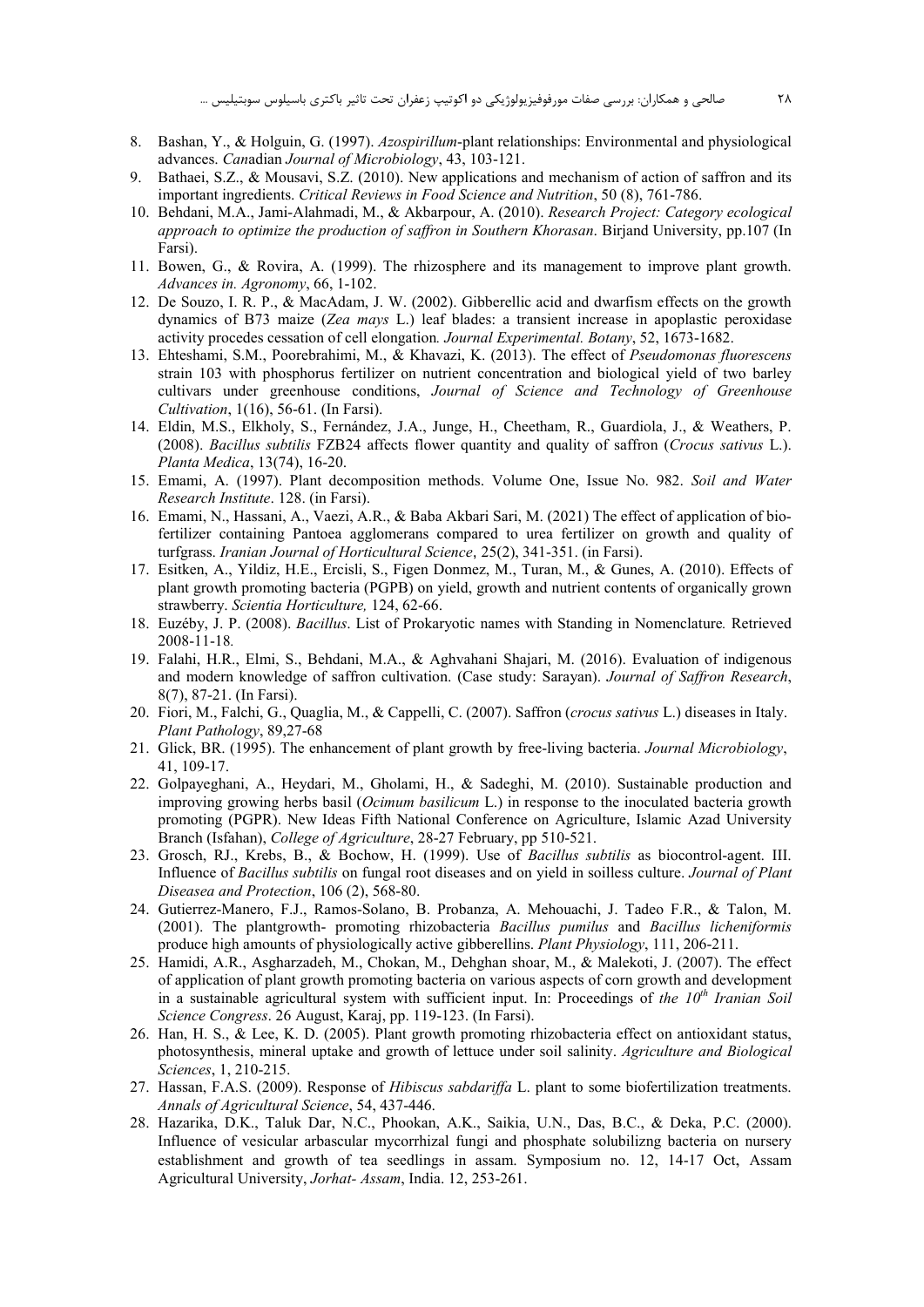- 29. Hodgson, E. (2004). *The textbook of modern toxicology* (3<sup>th</sup> ed). Hoboken, New Jersey, pp. 51-54.
- 30. Kakhki Daneshvar, M., & Farahmand Gelyan, K. (2012). Review of interactions between ecommerce, brand and packaging on value added of saffron: A structural equation modeling approach. Afric. *Journal of Business Management*, 6, 7924-7930.
- 31. Khan, A.G. (2005). Role of soil microbes in the rhizospheres of plants growing on trace metal contaminated soils in phytoremediation. *Journal of Trace Elements in Medicine and Biol*ogy, 18, 355-364.
- 32. Khosravi, H. (2003). Application of biological fertilizers in cereal cultivation. Collection of articles on the production of biological fertilizers in the country. *National Soil and Water Research Institute*. Pp. 179-194. (In Farsi).
- 33. Kloepper, JW., Lifshitz, R., & Novacky, A. (1998). *Pseudomonas* inoculation to benefit plant production. *Animal and Plant Sciences*, 60-4.
- 34. Koocheki, A. (2013). Research on production of saffron in Iran: Past trend and future prospects. *Saffron Agronomy and Technology*, 1 (1), 3-21. (In Farsi).
- 35. Koocheki, A., Jahani, M., Tabrizi, L., & Mohammad abadi, A. (2011). Evaluate the effectiveness of biological and chemical fertilizers and plant density on yield and characteristics of saffron corm flower (*Crocus sativus* L.). *Journal of gricultural Science and Technology*, 25 (1), 196-206. (In Farsi).
- 36. Kumar, R. N., Thirumalai Arasu, V., & Gunasekaran, P. (2002). Genotyping of antifungal compounds producing plant growth-promoting rhizobacteria, *Pseudomonas fluorescens. Current Science,* 82, 12-25.
- 37. Kumar, A., Verma, H., Singh, V. K., Singh, P. P., Singh, S. K., Ansari, W. A., & Pandey, K. D. (2017). Role of *Pseudomonas* sp. in sustainable agriculture and disease management. *Agriculturally Important Microbes for Sustainable Agricultur*, 37, 195-215.
- 38. Kumar, R., Singh, V., Devi, K., Sharma, M., Singh, M.K., & Ahuja, P.S. (2009). State of art of saffron (*Crocus sativus* L.) agronomy: A comprehensive review. *Food Reviews International*, 25, 44-85.
- 39. Lashkari, M., Mahmoodi, S., Alikhani, H.A., & Sayyari Zohan, M.H. Effect of Pseudomonas fluorescence strains and humic acid on some morphological and physiological characteristics of marshmallow (*Altheae officinalis* L*.), Iranian Journal of Horticultural Science*, 52(3), 619-632. (in Farsi).
- 40. Maricel, V. S., Zygadlo, J., Giordano, W., & Banchio, E. (2011). Volatile organic compounds from rhizobacteria increase biosynthesis of essential oils and growth parameters in peppermint (*Mentha piperita*). *Plant Physiology and Biochemistry*, 49 (10), 1177-82.
- 41. Maxwell, C. A., Hartwig, U. A., Joseph, C. M., & Phillips, D.A. (1989). Chalconeand two related flavonoids from alfalfa roots induce nog genes of *Rhizobium meliloti*. *Plant Physiology*, 91, 842-847.
- 42. Mehboob I., Naveed M., & Zahir Z.A. (2009). Rhizobial association with non-legumes: Mechanismsand application, *Critical Reviews in Plant Science*, 28, 432-456.
- 43. Melnyk, J.P., Wang, S., & Marcone, M. F. (2010). Chemical and biological properties of the world's most expensive spice: Saffron. *Food Research International*, 43, 1981-1989.
- 44. Mikovacki, N., Marinkovic, J., Cacic, N., & Bgelic, D. (2010). Microbial abundance in rhizosphere of sugarbeet in dependence of fertilization and inoculation with *Azotobacter Chroococcum. Research Journal of Agricultural Sci*, 42 (3), 260-4.
- 45. Minorsky, P.V. (2008). On the inside. *Plant Physiol,* 146: 323-324.
- 46. Mohammadpour Vashvaei, R., Ghanbari, A., & Fakhri, B. (2015). The effect of integrated nutrition composition on the concentration of elements N, P and K, biochemical characteristics and performance of sour tea cups (*Hibiscus sabdariffa* L.). *Iranian Journal of Crop Science*, 46 (3), 517-497. (In Farsi).
- 47. Molina, R. V., Valero, M., Navarro, Y., Garcia-Luis, A., & Guardiola, J. L. (2004). The effect of time of corm lifting and duration of incubtion at inductive temperature on flowering in the saffron plant (*Crocus sativus* L.). *Science Horticulturae*, 103, 79-91.
- 48. Naghdibadi, H.A., Omidi, H., Golzad, A., Torbati, H., & Fotookian, M.H. (2011). Changein crocin, safranal and picrocrocin cotent and agronomical characters of saffron (*Crocus sativus* L.) under biological and chemical of phosphorous fertilizers. *Journal of Medicinal Plant*, 40(4), 58-68.
- 49. Naveed, M., Khalid, M., Jones, D. L., Ahmad, R., & Zahir, Z. A. (2008). Relative efficacy of *Pseudomonas spp.* containing ACC-deaminase for improving growth and yield of maize (*Zea mays*  L.) in the presence of organic fertilizer. *Pakistan Journal of Botany*, 40(3), 1243-1251.
- 50. Nehvi, F.A., Lone, A.A., Khan, M.A., & Maghdoomi, M.I. (2010). Comparative study on effect of nutrient management on growth and yield of saffron under temperate conditions of Keshmir. *Acta Horticulturae* 850, 165-170.
- 51. Nieto, K. F., & Frankenberger, W. T. (1989). Biosynthesis of cytokinins in soil. *Soil Science. Society of America. Journal,* 53, 735-40.
- 52. Nieto, K.F., & Frankenberger, W.T. (1989). Biosynthesis of cytokinins produced by *Azotobacter chroococcum*. *Soil. Biology and. Biochemistry*, 21, 967-72.